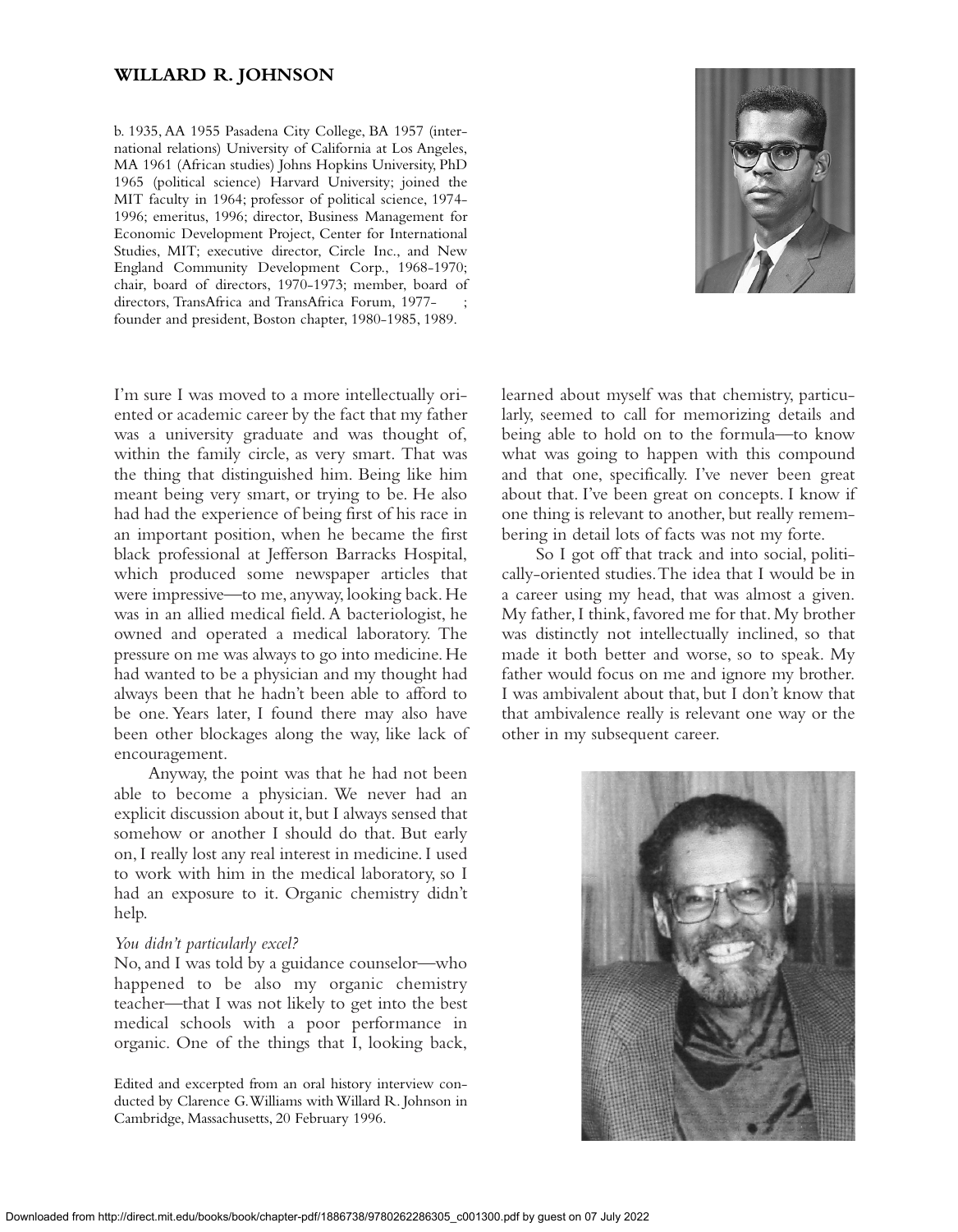I remember, for example, that in junior high school I took a philosophy course… No, I guess it was senior high school.I had gone to a high school that was combined with a junior college. It was an experimental thing. I was able to take college courses while I was still in high school.This may have been a college-level philosophy course, which was the most demanding concept-oriented of the courses I had had. I did very well in it. I remember the professor making some remark that made me realize that he thought I was academically oriented, that is to say, that I was going to wind up being a professor of some sort. I didn't realize it at the time, but that must have influenced me. There are little cues along the way that give you some sense that this is an appropriate thing to seek after, that you can do it, that you have the confidence, that things are going to work out. In my church and in a lot of other ways, I tended to be singled out, so I always had this sense that there was some higher expectation of me. In some places or communities in the South, they would say,"I think he's the one."

So they push you forward. All of that seems positive to me, looking back, although in many ways I wasn't aware really how important those things are.

## *At this point you were in St. Louis?*

No, I didn't spend much time in St. Louis. I was born in St. Louis and my father had gone into the U.S. Health Service there. I found out some years later that that was because my mother and grandmother had written Eleanor Roosevelt, who actually took account of the letter and did something about it. He had taken the Health Service exam and had placed very high, if not the highest, and then didn't get the job. He had a master's from the University of Chicago in the mid-1920s, although that wasn't the degree he wanted. As I already mentioned, he had wanted to go to medical school. But anyway, the point is that the White House intervened and got him into the U.S. Health Service.

Then, of course, the institution itself took over. He was initially in Jefferson Barracks Hospital in St. Louis, which was an all-white veterans' hospital.The white officials there conspired to get him forcibly reassigned to the black veterans' hospital, which was in Tuskegee, Alabama. That's how we wound up in Tuskegee.

I grew up in Tuskegee, a little segregated town, but it was an academically oriented place with three different bases for a middle class among black folk.You've got the Air Force, the hospital, and Tuskegee Institute. So the notion, again, of all the levels of society being demonstrated to you, was important. But there were also distinctive things about it—first, exposure to a black middle class and an upper class. Looking back on it, I did have a kind of sense of anointment, some might say, but the positive side of it would be just being blessed in ways that you don't appreciate.

I remember my father telling me about this great man George Washington Carver and taking me down to the Institute to his laboratory and pointing him out. It just created an aura around this man. Carver had a little playhouse outside of his laboratory—a model, miniature house that children could play in. He was a very shy person, it seemed. He liked children. He didn't like to interact with them, but he liked to watch them. He would watch us playing from his laboratory. I remember seeing him.Then he died, and at school there was this big hoopla about this great man who had died—that made the connection back with my father's comments—so we filed past the body. I think that's the first dead man I saw, so that's also a deep impression. But with all the discussion about him and my father's discussion about him, I decided on my own to go to his funeral—me in my little raggedy, unpressed clothes, you know. I got to his funeral a little bit late, a harbinger.

That's a memory, that's a connection. I have some sense of "there are such people in this world," I've had some chance to connect with them, and in my own little way I try to make good on this. Tuskegee was a very important kind of anchor for me. I really liked my time there because I was very young, it was rural, semi-rural, et cetera. But my family hated it.They had come from the Midwest.They had come from non- or semi-segregated communities—officially non-segregated; socially, in fact, it was segregated in Kansas. My parents were pushing against the system all the time. They did not have the attitude of being beaten down within that framework. They were going to get out of Alabama as soon as they could. We moved to California, which was different.

*How do you get from Tuskegee to UCLA?*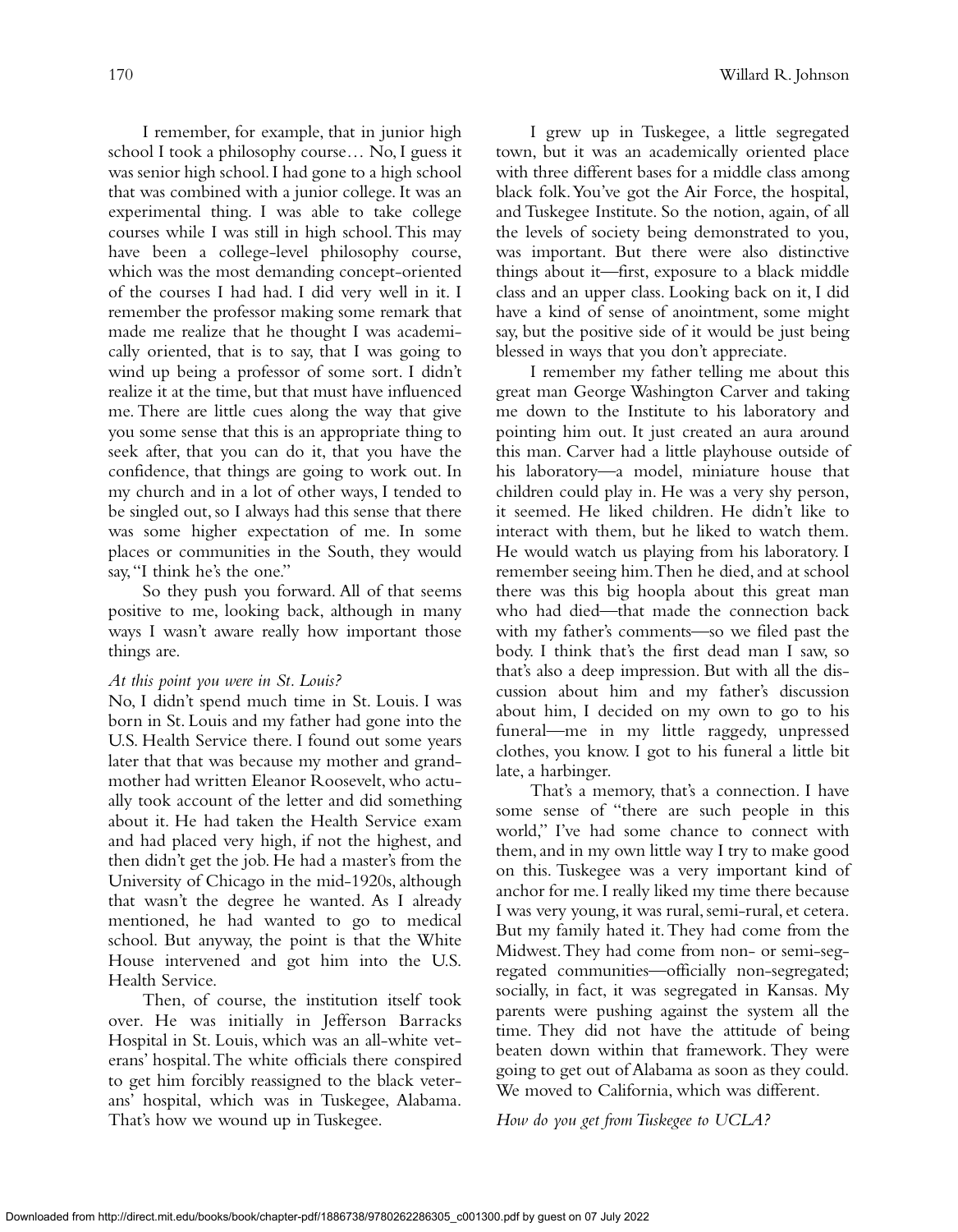Well, with a banjo on my knee. The family migrated to Pasadena and I went to high school in Pasadena.The California educational system, you can't beat it. You do well in high school and you've got admission to university and it's free. Even then, for out-of-state people—we weren't out-of-state, we were in-state—tuition was minimal, and for in-state you just had administrative fees.We had something like student fees, seventy dollars a year.And it's first-rate.

So I don't think there was ever much discussion in my family about where I would go to college. I vaguely might have thought about Berkeley, but I didn't know much about it. The point was that UCLA was certainly the closest of the campuses. Santa Barbara was also in existence at that time.You didn't hear much about Davis and Irvine and other places like that. UCLA, Santa Barbara, and Berkeley required that you have an A average in high school to go there. So those were elitist free, but you couldn't get in without the grades. You could go to the state schools, you know, but that was lower on the ladder. But if you were doing well, the fact that they only took the top also made them look better.

I in fact did not go immediately to UCLA. I went to junior college because I would have had to live on campus at UCLA and the expense of that was too much. I never even considered doing otherwise. I mean, the fact was that I could go to this same high school which was integrated with junior college and it was about six blocks from my house.The first year and a half of college I spent at that local high school/junior college. It was a combination of both. I just continued through.

Then I transferred to UCLA. Pasadena was the only high school system or junior college system, I should say, in the state—I think I'm right, at least we kept saying this—where transfers did not get into difficulty academically when they transferred into the University of California system. In other words, it was good enough so that the tendency was that if you were doing alright at Pasadena City College and you transferred to UCLA, you continued to do alright.The truth of the matter is that there was a night and day difference between the two. I breezed through Pasadena and I got to UCLA and—Whoa! But I did okay. By then I was very politically oriented, so I was active in student politics.

*Talk a little bit about that, because that's very unusual, particularly during the 1950s.*

I did brilliantly in high school. Part of the reason was that when I was in Tuskegee at the segregated "Children's House"—that was the name of our school—I flunked the third grade. The teachers were worried about me because I was bumbling along at the bottom of my class. But when I got to Pasadena and I found that I had already studied the material they were getting to—we had already been through it in Tuskegee—I suddenly knew it and I was then best in the class. That was such a good experience, I didn't want to give it up. It was as if I said to myself,"You've got a head start now, stay out there."

So I did very well. For example, when I took plane geometry, I think it was, I just knew it, it was almost instinctual. I had no problem with it whatsoever. One day the teacher was sick and the substitute didn't show up and the students started goofing off and I got upset and said, "Look, why don't we just go ahead and do the lessons?" So then I taught the class. Somehow or another they let me do it. I mean, we just went on through.The principal evidently came down to see what was going on, and folks were doing their homework on the board and so forth and I was saying whether this was good and that was bad. Then I got called in,"this was great," and so forth and so on. Now I was puffed up a little bit.

Then we came to the end of the term and the awards ceremony. I got all the normal commendations for an "A student." However, I didn't get any special commendations and I saw these other students who were worse students and they got this award and they got that award. And I thought, "Damn, what's going on now?" I wouldn't have thought that it mattered so much, but I guess because of all this other kind of framework I had, such as in the church—I'm superintendent of the Sunday School, I take the initiative, I guess I was a take-charge kind of person—I just assumed that I was going to get this award. I don't remember if I talked to somebody or not, but I was very reflective on it. I said, "Well, what is it?" It did not occur to me that race was the number one factor. Some awards went to football players and basketball players, but I'm a little dense in that regard. So I assumed that the problem was that I was just a one-track guy,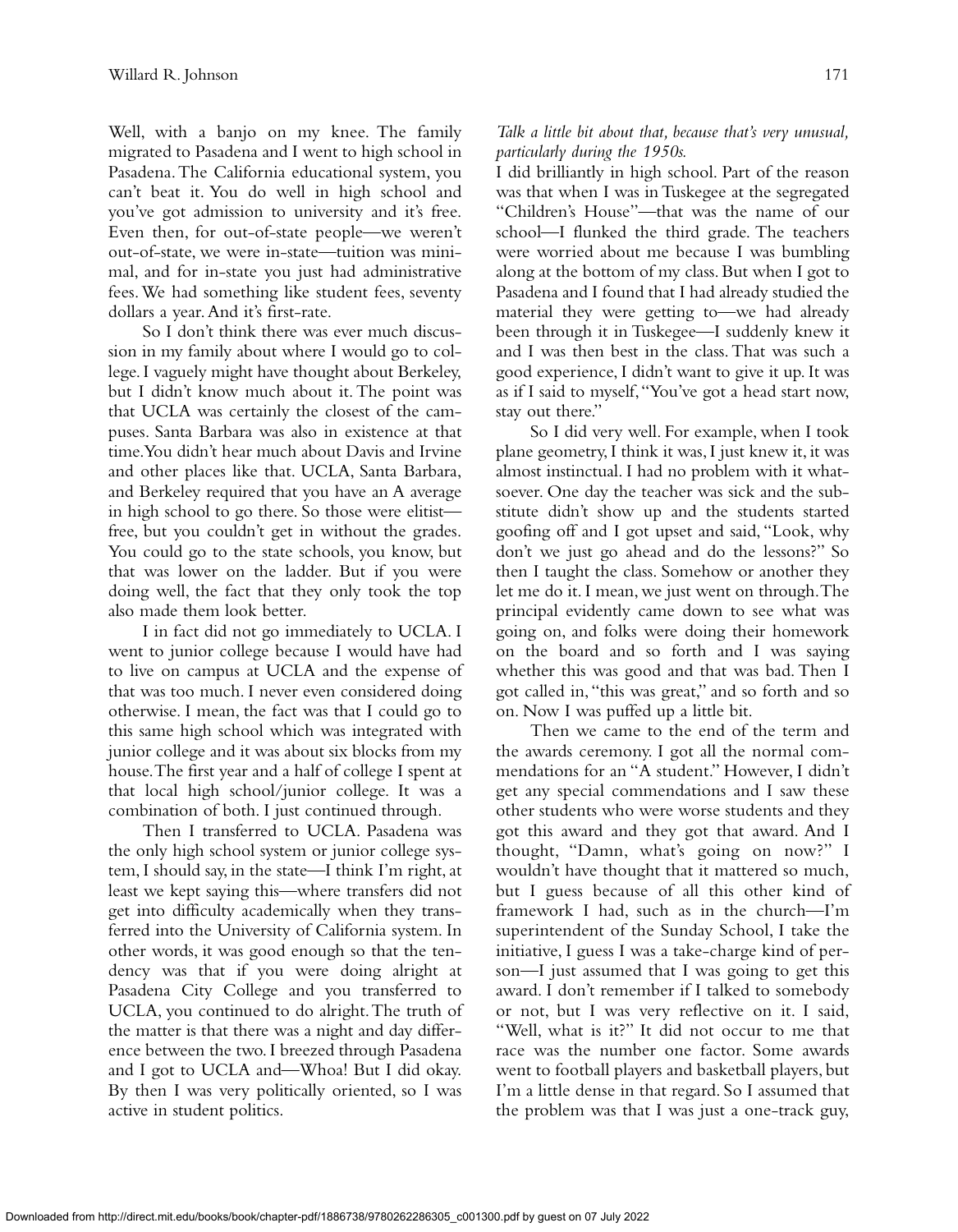I just had the academics. So I said to myself,"You should do some of this other stuff."

When I got over to the high school, first thing they did in the orientation session was talk about what awards they have. You could get an award for best student and one for best-rounded person. Best-rounded person was for a combination of academics and leadership and so forth. I decided, "That's going to be the one I get." I worked back from that goal. Then I decided I would run for class president.And I did and I won. Subsequently, I held other offices. But it was kind of calculated.

## *So this was actually sort of preset in your mind that you were going after these things.*

Well, that one, because I had been so offended by the elementary and the junior high school business. Really, I would say it hurt. I was aware that I was hurt by it, so it was calculated from that point of view.

But then another really profound influence for me was the Pasadena Boys' Club, which really had an unusual leadership program. The one in Pasadena was one of the leading clubs in the country and one of the most progressive, I subsequently discovered.Tommy Thompson,who was the director of that club, had insisted that it have absolutely the finest everything.They acquired a location that was right at the borderline between the black part of town and the white part of town. The town was not strictly segregated, but blacks did tend to be concentrated in the northwest part of the city. I didn't know at the time that there had been any real discussion about placing it there. He had to fight for that because the whites were not happy. In the end—I mean, long after—they in fact reversed that and moved the principal location to the heart of the white section, with an ancillary facility in the black section.

They had a woodworking and a metalworking shop.The director of it was a guy named Bob Morgan and he was helped by his wife Lucille. He had been an engineer with some big firm, really didn't like it, and decided what he'd love to do was work with youth. He came to this club. He was first-rate and he just took me under his wing along with a number of others. I learned to do so many things there, not the least of which was to have a goal and develop a project.

I remember my very first week in Pasadena with my cousin Quincy Jacobs. We went to the Boys' Club and I saw, as you came into the lobby of the building—it was the location previous to where this fine facility I just talked about was located—this glass case with this huge model of a ship, like they have over in Building 5 at MIT. It was really intricate. It had all of the ropes, sails, and the whole bit. I looked at this thing, and it's the first time I had really ever seen a model so intricately done. And for some reason I decided I was going to make one just like it. So I set out to do this.Now,that was probably the only project in my experience with Boys'Club I never finished.It was the first one. I set out to do the most complicated task, but I guess just the effort to try to conceptualize it was good. I would see it there, then I would draw it out, then I would make a plan of it.

Morgan kind of nurtured me along. Over the years, he was really like a second father. I would spend so much of my time at the Boys' Club.The whole process of having a goal, working on it, planning it out, executing it, taking it to fruition a lot of this stuff I made wound up on display there, so I always got accolades.

## *Was Morgan black?*

No, he was white, but he was great.Then he also started a leadership club, just to help young people understand and relate to each other and learn to take leadership and so forth. I was in that.Then he made sure that I went to camp. I went first as a camper. I was tall, I was mature, I was a "takecharge" kind of fellow. I went to the camp maybe one year as a camper, and then the next year they asked me to come as a counselor. Now I'm counselor over other kids who are really my age. Just because I'm so much taller and bigger than they are, they didn't know. But it was good training. It was training in how to be a leader in a natural kind of framework.I did that.I was counselor for a couple of years and I was head counselor for a couple of years.

#### *How old were you when you were a counselor?*

Well, when I first was counselor, I was probably thirteen. I was head counselor by fifteen. I did it until I was about eighteen. It was a very good kind of framework for social development and confidence building, even the crafts part of it.You have a project, you see it through.All of mine tended to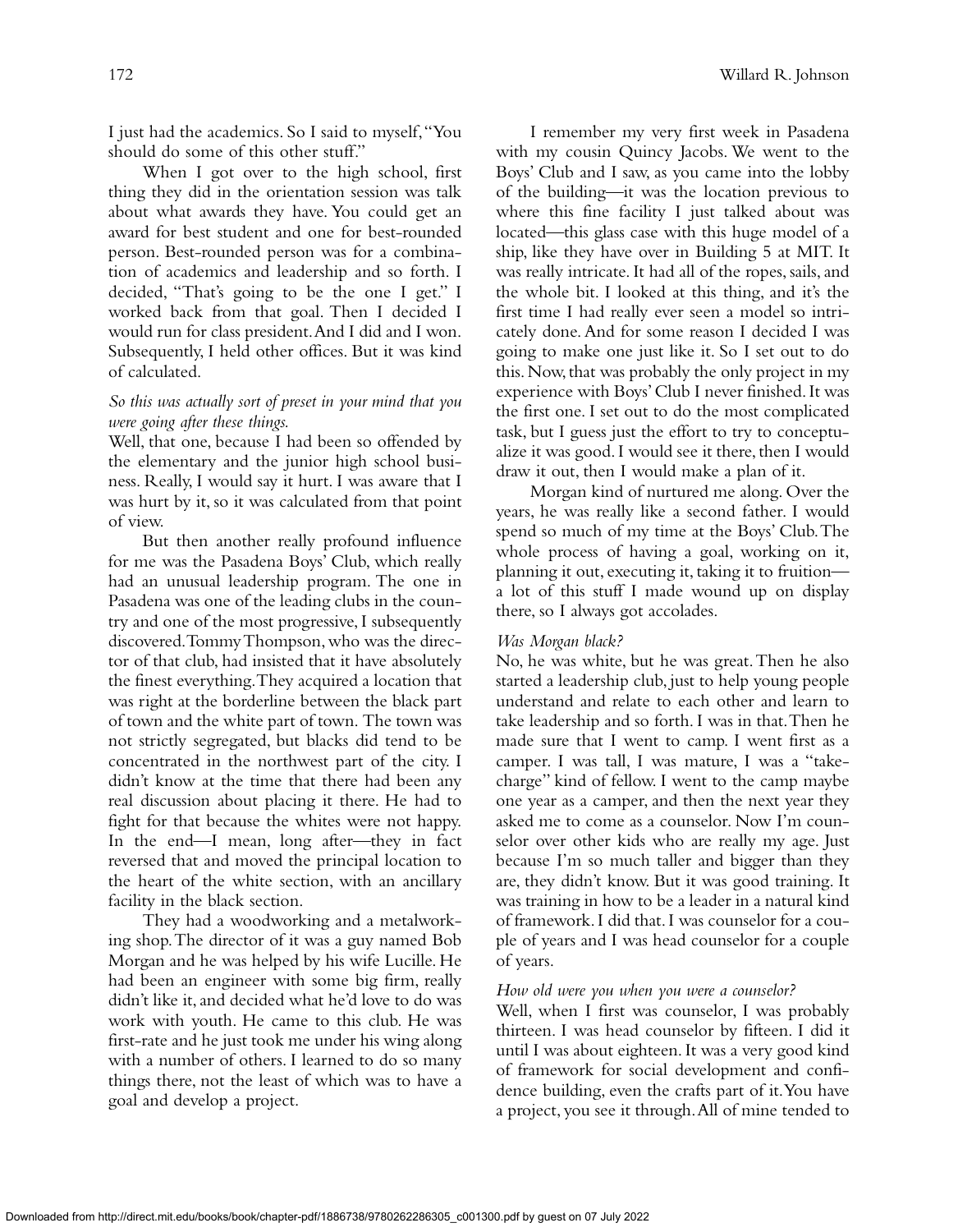be grandiose projects, but I finished all of the rest of them besides that boat. I entered the Fisher Body Craftsman's Guild and I worked on that model car for a year, but I didn't win anything.

So those were influences that really were grounding. I can't remember any discussion with Bob Morgan about career.There must have been something, but certainly the expectation of being in leadership, you're almost nurtured in that and you learned to keep pushing yourself to do a little bit better.Then my cousin Quincy, with whom I was very, very close, also had his own set of aspirations. He really wanted to be a pilot and an engineer in aeronautics. But he died in our youth from Hodgkin's Disease.We never thought about sports as an outlet,we never thought about anything frivolous as an outlet, and all of that sort of reinforced my prior character.

So when I finally get into the high school and I decide I'm going to go and be class president and so forth, then I start into a process of leadership that is reinforced by the Boys' Club. The Boys' Club also nominates me to go to Boys' State, an American Legion project they have state by state, sort of a model state government. I go to Boys' State, learn a bit about state government, and so forth. It's politically oriented, so I run for office. I become "lieutenant governor of the state of California." By the way, one of the nice experiences from that is that you actually work with the real lieutenant governor for a day. One of the things the lieutenant governor had to do in that particular period was handle transfers of state funds. So I wound up with \$465 million in my hands.

That was a great experience.Then the Boys' Club also got me involved in a region-wide kind of student council called the San Gabriel Valley Youth Council, which was just being organized. So we came in on the ground floor.We got called together and were asked, "Wouldn't it be a good idea to have youth coming from various parts of the area in southern California?" I wound up the president of it and largely a designer of it.

But all of that is leading me in a direction towards public affairs, issues of policy, things of this sort. It's just kind of a natural evolution then, as I back away from the medical orientation, that public affairs and government emerge. Now the international part of it comes in essentially by the experience of going to a model UN.This is pretty much in the same period. I had already had the Boys' State experience and now you have the model UN and it puts an international flavor to the scene, a sort of modeling process. It was great fun. So I'm really sort of international affairs-oriented by the time I transfer from this junior college to UCLA.

Now, UCLA itself, it's a mind-boggling experience—academically, I mean, I had to start over. Politically, I had no notion of what had been going on. The University of California system had been in turmoil around anti-communism in the McCarthyite period.There had been a lot of activity on campus that I hadn't heard about. When I got there, things were in a shambles, so to speak. They had shut down student government because the dean of students had orchestrated the impeachment of the student body president and a whole bunch of stuff. They closed the student newspaper.

Now, in the midst of all of this, I fall in with some guys who talked about starting a chapter of the NAACP, a youth chapter, especially when we find out there are no dormitories.You had a cooperative house for women and a much larger cooperative dorm kind of house that men lived in, maybe two hundred students. Other than that, you had fraternities and sororities, all of which were racially exclusive. So, as a black person coming on the campus, if you couldn't get into the cooperative housing, you probably couldn't live on campus.That was part of our issue—the exclusionary process within the fraternities and sororities, and yet they had been sort of licensed by the university and had this special affiliation.

So we organized around that. But unbeknownst to me, that was only part of the general picture of agitation on campus around issues of social change.All of this is happening in the context of a world changing. So I step into this and probably some guys see me come in and I'm ready, so they say,"Okay, you should be publicity secretary." They were trying to figure out, "Okay, let's make a statement to the press." They were going round and round, so I sat down and wrote out the complete statement while they were still discussing. I said, "What about this?" "Oh, that's good, okay." So I become publicity secretary for the chapter. Well, one thing leads to another and we get stomped on by the university. Everybody else connected with this is just disgusted, saying,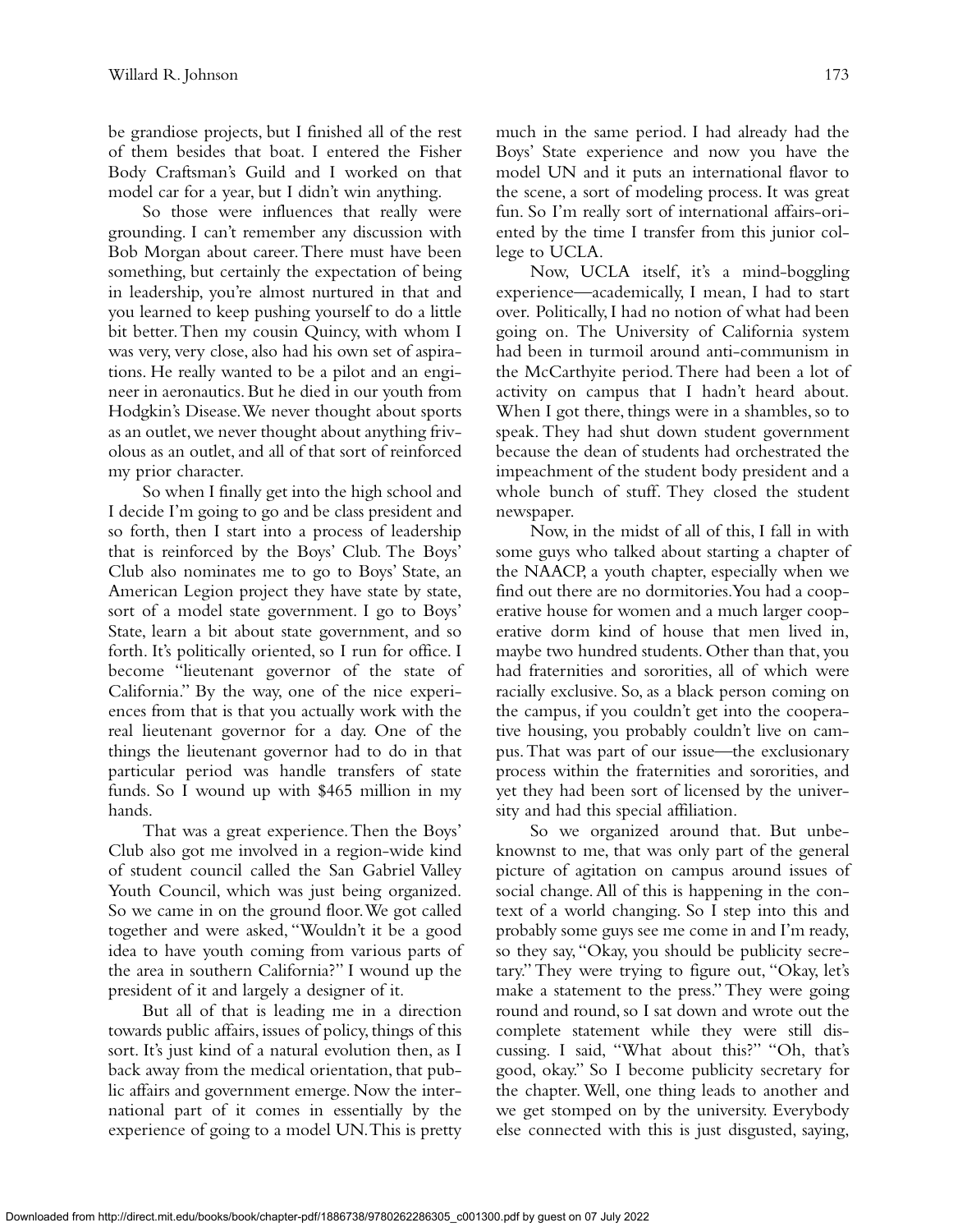"This is ridiculous, absolutely, to suppress a chapter of the NAACP." There were charges that we were communist agitators—*the NAACP!* It was incredible.

It was in connection with the effort to resist the suppression of the NAACP youth chapter that I first met Vivian. I went to her because she was on the student council. I tried to get her to back our efforts, and she was sort of reticent—not about the issue, but the manner in which I approached her. I came into her office saying something like,"Now what you should do is…" Her response was essentially,"Say what?"

#### *"Who do you think you are?"*

Exactly. Anyway, the long and short of all of that is, after a whole lot of permutations of it and so forth, lots of ins and outs, I decided I'm going to run for student body president. I ran on a whole stack of issues connected with this sort of thing, recognizing that student life is part of real life, and these issues of social change in the society and in the world are relevant to us and we're being suppressed essentially for bringing those kinds of concerns onto the campus. The accusation is, "You wouldn't do that if you weren't communist.You're just an agitator, you're being used by these larger forces." It's right here in front of us. So I wind up being student body president.

#### *It took nerve to do that.*

Well, it took foolishness in a certain sense. I didn't really sit back and think about what the consequences were, what the dangers were.All of these experiences had naturally led me to see what you can do. I'm saying to myself, "Of course you can do it." Not just me, I mean,"This can be done this ought to be done, this isn't right—if we just organize this way, we can do something about it," then we do it.You would naturally come to that. So in a certain sense, the blessing in all of it is the lack of self-censorship. If you hadn't had all that and it was much more kind of calculated caution, you might not try. I see all that as very positive, but kind of a natural lock-step thing. It's almost as if it would have taken a different kind of person not to do those things.

*I want to hear a little bit more about Vivian, because I did not realize that you had met, as you said, earlier.* I should be technically correct. I actually first met her—was introduced to her on the campus—walking across the campus and being told she was the women's rep on the student council and being impressed with that.Then once we got into all this turmoil, I naturally would go to her—as a black person, because it's not a women's rep issue to raise that.That wasn't the best foot forward. But once I ran for student body president and won, things changed. I mean, the campus was in turmoil and that emerges out of all of that as something of an answer. Somebody would say that's pretty arrogant. I actually had a little campaign slogan, saying "Answer with an ideal." Well, that's a clever double entendre. "You're saying you are the ideal candidate?" "Well, yes, and I also have an ideal about this." It's an idealistic campaign, in other words.

Anyway, Vivian interacted with the campaign. But then, at about that time, several things were happening in the world, one of which was the Bandung Conference in Indonesia among the ex-colonial states. I decided that we should have a get-together among the students on campus who represented that emerging ex-colonial world.A lot of them were concentrated in my cooperative housing unit because they also couldn't get into the fraternities and sororities. So it was a cauldron, so to speak, of the international students, which was a blessing.We had this student Bandung conference on campus, which I organized. It turns out that Vivian helped me do that.We organized various functions to pull the resources together. I'm student body president-elect, I'm not yet really in office. She's still in office and she's using some of her student council connections and so forth, and we pulled it off. In the course of working together on that,I guess she got a better idea of me.And she was impressive to me from the start, in every way. We got engaged in my senior year and we got married a few months later.

*When you mention UCLA, what other things strike you when you move from UCLA to your next stage in life? Basically, do you recall how many student body presidents had been black before you?* One.

#### *Was that Rayford Johnson?*

No,Rayford came after me.First there was Sherrill Luke, who subsequently became city manager for the city of Richmond, California. We knew him only by reputation. He was a legend. He had gone on into serious government life, but he never had any image of being a rabble-rouser or anything of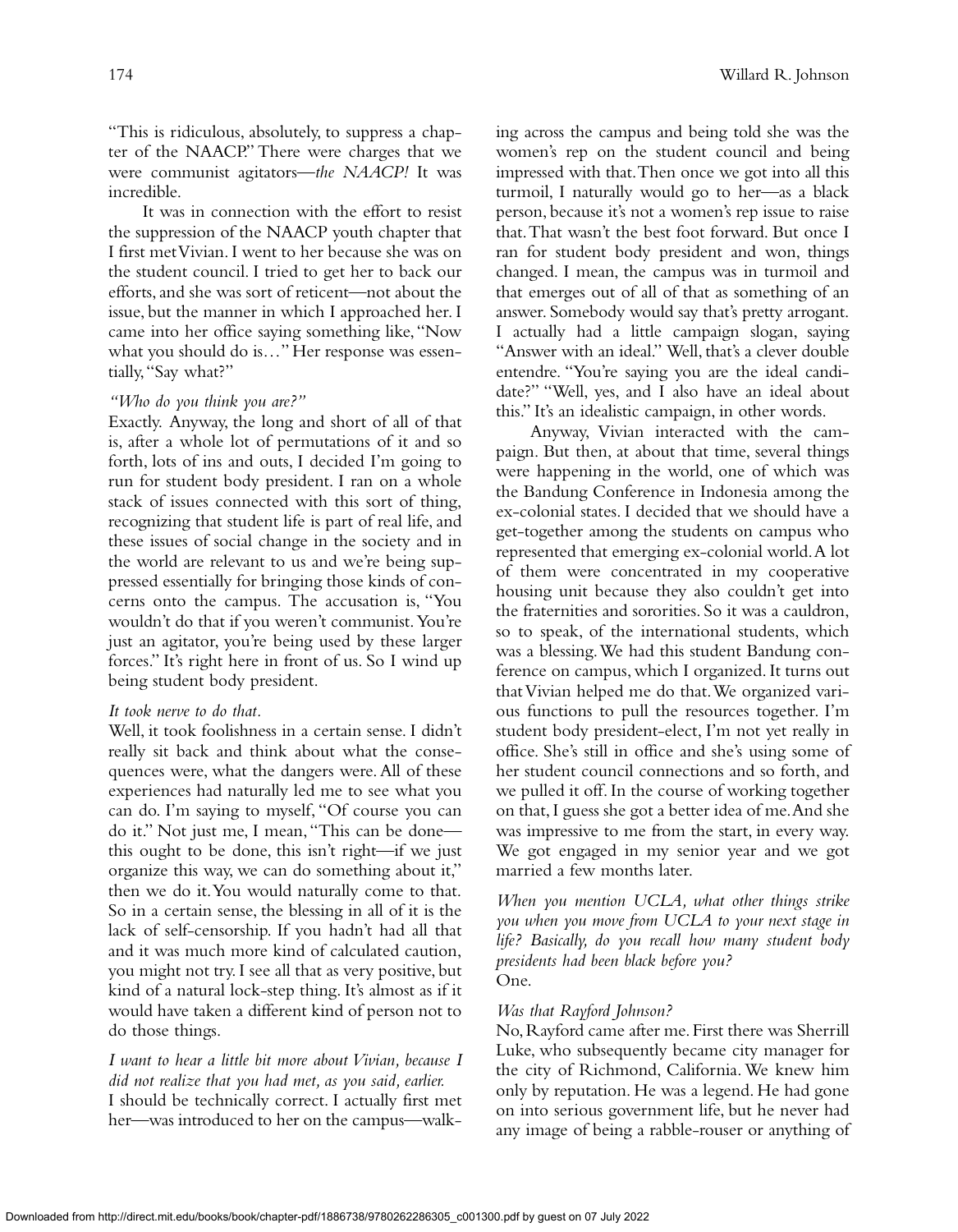that sort. He was just a black who had done this sort of thing.

Truthfully, I'm sure that there was a certain element of the race factor—positive probably—in my candidacy, but in the context of all that had been happening, there were two things that made it distinctive. One was that we put forward a kind of real-world platform and I ran a really active campaign. First of all, I decided we would have a whole slate of people working as a group.We had a platform for that group, so we were among the first student government candidates to run as a political party. That was the serious part. But the platform included the objective of reorganizing the structure of student government. That's the "Play-Doh" aspect of it.

I'd just come out of two similar experiences. There was this youth council thing where the focus was to "write a constitution."Then my high school itself had been reorganized and the two junior colleges in our city had been merged. There were two junior colleges in town which merged together, and I was on the committee to work out certain constitutional features of that. So as the student body president-elect at UCLA, I also focused on constitutional aspects of it, which was really kind of ridiculous, but behind all of that we did have a larger conception of student government. My notion was that we ought to be fully involved in the governance of the university that is to say, in the educational mission of the university. Students are in society and all of the issues of society are a part of their life. Students are responsible and should share the responsibility for their education.

So in order to get around the social and therefore the fraternity/sorority orientation of student government,I said that our representatives ought to come to student council from an academic framework.Therefore, we ought not have a representative for the fraternities, sororities, and the men and the women, but rather they should be elected from constituencies based on the School of Engineering, School of Social Science, so forth and so on.

## *Part of the Institute?*

Well, in the sense that they would be academically oriented and they would bring therefore their interest from that perspective into student council life and that might also emphasize the more realworld, the non-social aspects. Student government typically was social.

So this campaign kind of made people think a little bit. In the context of four or five years of turmoil on campus around issues of public policy, this all had started because students on campus mostly radical Jewish elements—had refused to go into the ROTC. ROTC was a requirement. In the ROTC you were required to wear a uniform and carry a gun.And they refused to do that.They said, "First of all, we shouldn't even be required to be in ROTC, but if we're in ROTC, we should not be required to carry a gun." So that's how it started and within three or four years, it led to total suppression of all student government.

## *Tough issues.*

Yes, they were big issues.They were even bigger at Berkeley, but we didn't know that. So in that context, you could say that these little steps that we were involved in led to bigger issues in ways that I couldn't perceive.That didn't stop me from naturally going ahead, but it did undermine my gradepoint average.

## *Did the work itself in your student government have a lot to do with it?*

Oh, yes. I spent a lot of time on this stuff. My grades were like B's, B+'s. They could have been A's if that's all I did. But that never would have been all I did.

## *That's never been your forte, based on what you've said so far.*

That's right.

## *This is around 1957.What happened to you and Vivian after 1957?*

Well, the first thing I did as student body president was to go to the U.S. National Student Association conference. At those conferences, I found out about an international student seminar that USNSA used to run at Harvard. So I applied for and went to that seminar. In the course of that seminar, little did I know, all of the entourage at the time looked me over. I emerged as their top person in the seminar. So the leadership of the organization asked me to run for office.The seminar was also a recruitment and training for the officers of the organization. So I ran for office and I got elected to be educational vice president. Then I was able to concoct a national program built around the things we had tried to do at UCLA.We called it the "student responsibility in higher education project." I applied for and got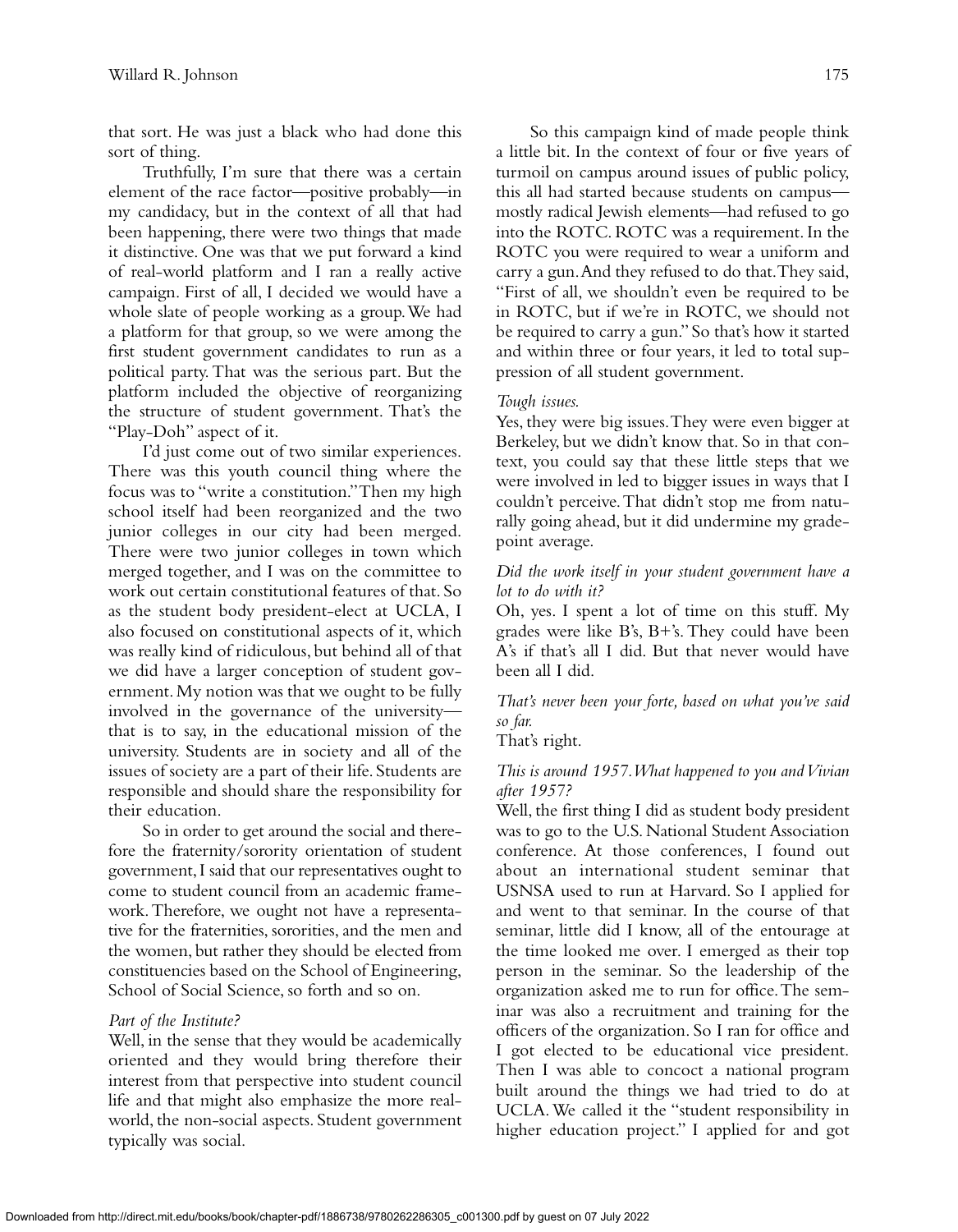money from Ford Foundation to do this, and did it for a year. Halfway through that year,Vivian and I got married and settled in Philadelphia, which is where our headquarters were.

I did that for a year and it came off fine. In this seminar, one of the issues had been how should the U.S. relate to the international peace festivals that used to be held that were sponsored by the Soviets, essentially. It was the Soviets' recruiting mechanism to get connections with youth organizations around the world. I had written this little memorandum, just as an exercise in the seminar, about how one could approach this. Little did I know that I had reinvented the wheel, so to speak. They were already thinking how to create this little information service and try to get people to go on the U.S. delegation, but then have their own really knowledgeable people in this delegation. It turns out that all of that stuff was CIAfunded and so forth. They recruited Gloria Steinem to run it. They actually did that, while I'm doing this stuff in Philadelphia, the educational stuff. It looks like my memorandum is being implemented, but it wasn't really based on my memorandum.

That then led to the issue of my taking an interest in the international side of it.Then various problems that I didn't know about within the organization posed the dangers of a maverick emerging in the international vice-presidency, and they thought it was going to be a disaster. One candidate was a good friend, actually, but they thought,"This guy, if he wound up being elected, it would be terrible," so I should run. I could sort of see what they had in mind: he just would have been a bumbling figure politically. That's why I thought I needed to run.

That got me on the international circuit, so I did a second year. But what I really wanted to do was go to the Johns Hopkins School of International Studies. I had been admitted, but I had postponed it for a year. That's when I first came to Cambridge.I found out a whole bunch of other things. Then I went through a tumultuous year, did my stint. My contribution with respect to the deep structure of all that was to say,"Oh man, this country is in serious trouble. So many of its institutions are supported in ways that people don't know." So I insisted that we consolidate our offices.The international office had been up here in Cambridge and the national office was back in

Philadelphia. That allowed for easier external manipulation. I'm set to bring the international office back to Philadelphia. Various and sundry pressures were put on me not to do this, but it fell short of a full revelation of all that this would really mean.A few years later this led to public revelation of CIA backing for nearly all of American international programs. But, I could sense the need for this consolidation to buffer if not break this external manipulation. So I did it, but then I wanted no more to do with this organization. I took my fellowship, went to Johns Hopkins, and did my studies in African affairs.

That also had altered my idea of going into government service. I initially had been oriented to the foreign service, but there was the combination of the NSA experience and then the School of Advanced International Studies in Washington. The school used a lot of government people as adjunct teachers and you got an exposure to the way in which things work in the government the subordination, the hierarchy, the years of midlevel bureaucratic stuff before you have any real chance to work on policy.All that made me decide there that it was an academic career and not a government career that I wanted. I've already gone through a certain amount of being elected to things and being in the company of people who were elected to things and being among leaders and shakers, so I'm really not mesmerized by that. This is good. It made me see academia as a more natural world.

### *What caused you to focus on Africa?*

That's because of my mentor at UCLA. It was a very pregnant time. Think back, the 1950s. I'm very opened up by the emergence of Ghana, the Bandung conferences, as I mentioned.They were really electrifying experiences for me. It was the colored world taking charge, you know.There was Nasser. That kind of focused all the attention on this new world emerging over the old world. Now, it doesn't take any genius at all to see that that's all of a piece, and that this country is going to change. It's got to change; the world is changing. And those events are all resources, so you get with those resources, and I could see that Africa, or at least the third world—let's say the ex-colonial, the decolonized world, really, is what it was—is attractive because of that.

Now, within that, what I found appealing was the Middle East—Nasser. Then I had classmates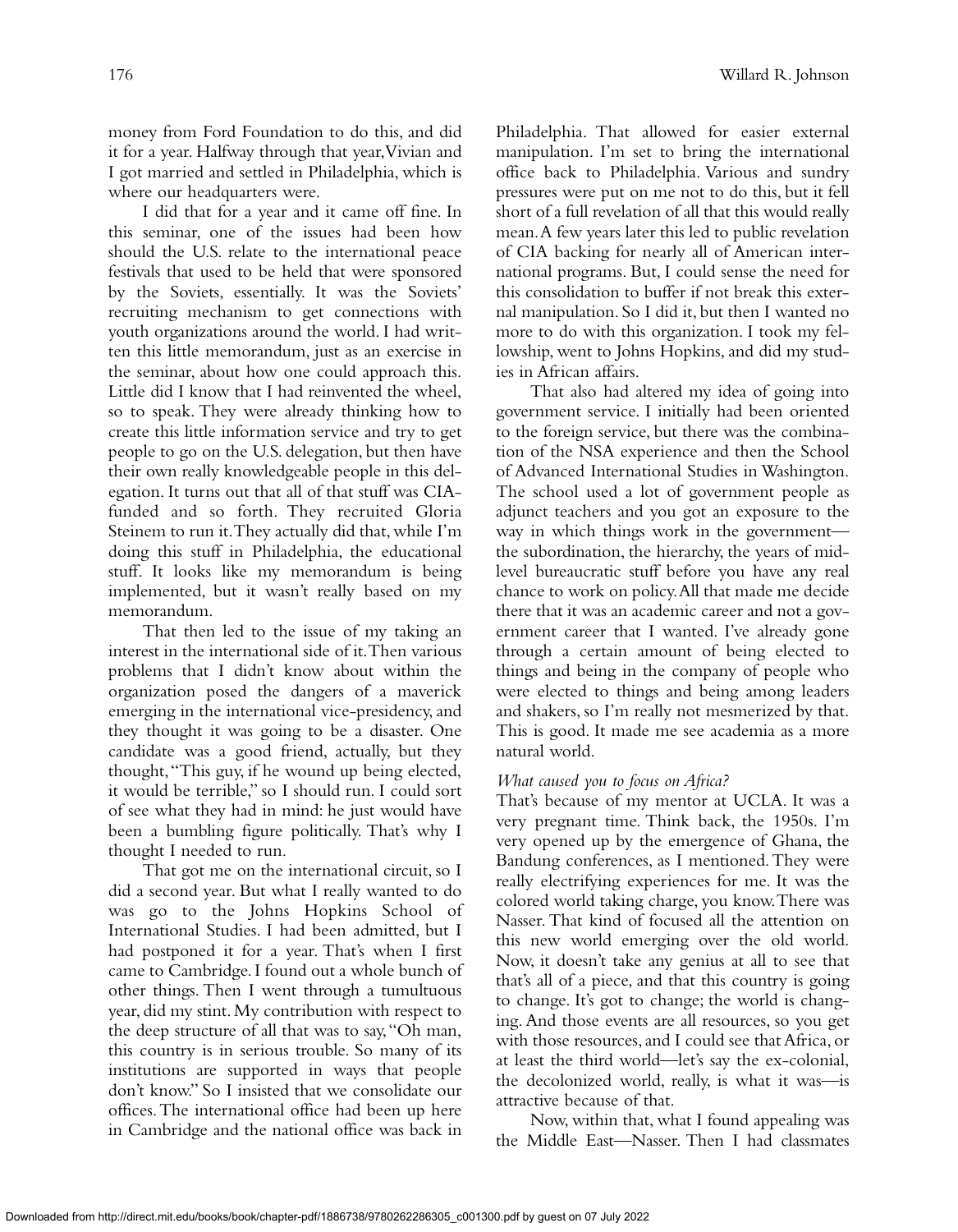and housemates who were Muslim and from that world. I take up Arabic studies and I do Middle Eastern studies as well. But you know, as I would talk with my professor, James Coleman, who was an Africanist, he would say, "Well, why aren't you interested in Africa?" I said,"Well, I am."And then he sort of got the notion, I think, "You're really coming at this through the back door, so to speak. You're really interested in black Africa, but somehow or another you don't want to just get ahold of black Africa." So we talked about that a little bit, a kind of revelation that I really did have these kinds of deep barriers, so to speak, to grasping Africa. I knew it was critically important that the decolonizing process happen in the U.S., that we come to see the black and Africa part of that as positive and everything was happening to make it so. Seize on that, push that, and that would be our kind of crowbar within the American political system.

## *You mentioned James Coleman. Is that* the *James Coleman?*

Well, there were two James Colemans. It's the James Coleman in the field of African studies, but there was also a sociologist James Coleman, who was very, very well known.That's probably the one you're thinking of. He did a lot of educational studies.

It was Coleman who really shows me, first demonstrating in his own life and then by saying, "You can make a satisfying career out of African studies, you can do it." He really orients me by the time I go to the School of Advanced International Studies.

## *What's remarkable up to this point is the amount of experiences you're bringing up.*

Well, that's why I say really the remarkable thing would be not to do these things. In a certain sense, I moved along, I'm going with the flow, I'm a little bit more attuned to historical things, but not really consciously, you know what I'm saying? It's not that I'm sitting down as a philosopher or an analyst or something of this sort figuring all of this out. It's almost an instinctual, emotional thing.The world is turned upside down by a colored man who looks pretty dark and actually looks a lot like my uncle, so I can identify even physically with this person as one of us. He takes hold of the Suez Canal. Britain and France suddenly are turned upside down, and then he succeeds. Then you've got improvement.And then you've got Sukharno.

You've got Nehru on the scene, and so forth. There was no question, although that's the very period of the Beat generation, the mid-1950s. For white people, it was a totally dead, defunct, uninvolved kind of thing.This was when they were at their silliest. You know, Rome was burning. But for somebody coming along with an international interest or public affairs or government interest and actually knowing people from those worlds, sitting and talking to them, that's what it was all about.

This is one of the reasons why I'm convinced about MIT's great deficiency.We make up for it in part because we have so many international students.We do bring in the world here. For undergraduates, certainly for graduates, with one-third of the student body being international, there's every chance to have a diverse set of friends and so forth.We're among the higher proportions among universities for undergraduates too,so I think that's less and less the problem. It's just that even when the international students come here they lack diversity of interests.

Anyway, I learned at Johns Hopkins that I did not want to go into the U.S. Foreign Service because we had all these faculty from government there. The reorientation towards an academic career came slowly.This mentor of mine at UCLA had gotten me to look at Africa, but then, within that, I was still thinking in terms of the Foreign Service, government, policymaking sort of thing. To take it as an academic orientation could wait, and in some ways I haven't gotten there yet. I really haven't taken very seriously, I must say, the issue of engaging the sort of theoretical literature, as such, as a very important dimension to the scholarly work. So often I think people who do that are really sort of just filling gaps that need not be filled sometimes.They orient their work towards either whatever has been talked about among the theoreticians—sometimes with good reason and sometimes not, but in the social sciences we have much less clear tests of applicability and importance and so on. It's much more amenable to sociological factors, not even excluding ethnic ones, for you constantly to be dominated by the theoretical discourse and not attend to problems that confront real people, problems that are priorities for any conscientious person of color, anybody who comes from a victimized group.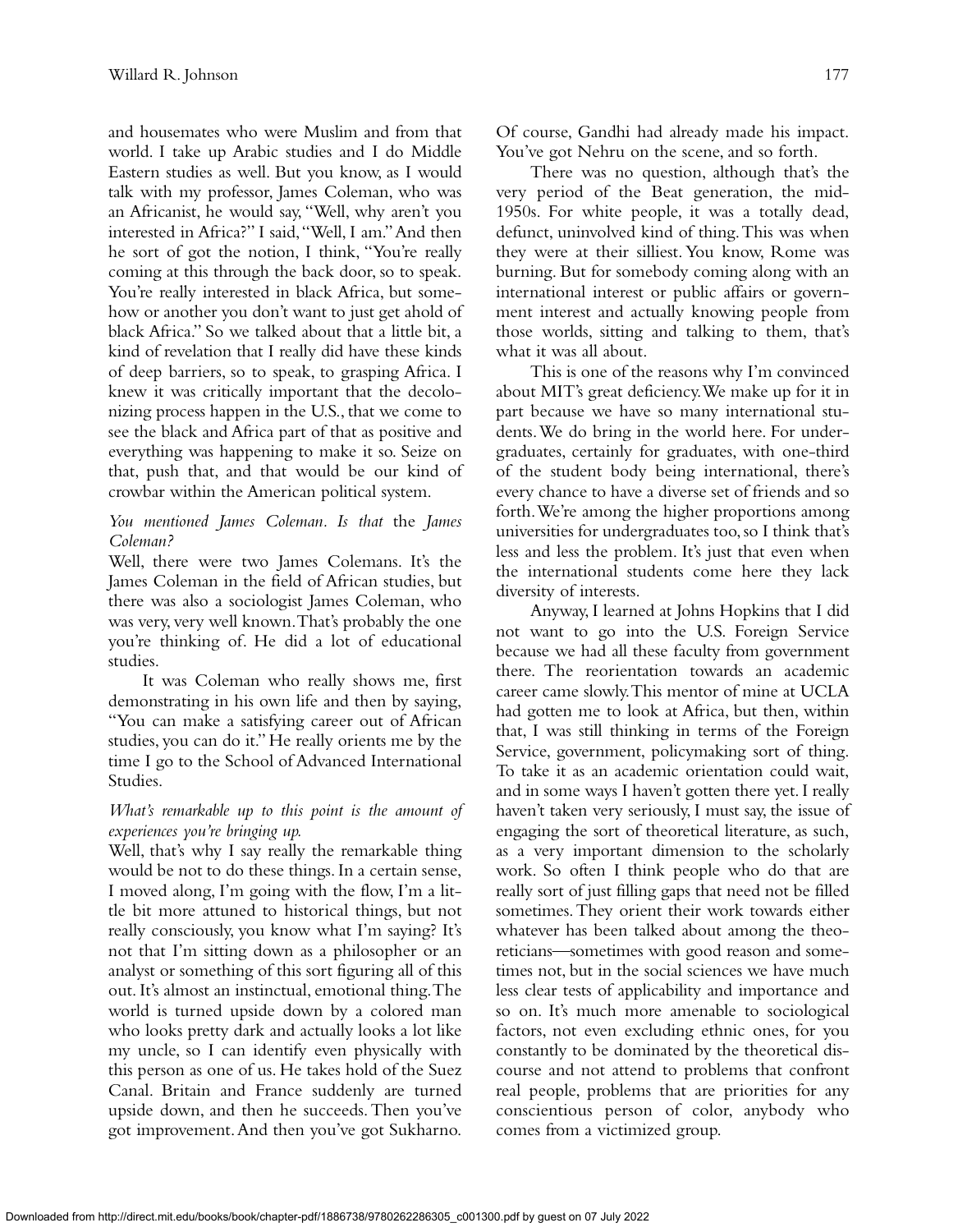But that's just to say that the academic world in that sense can be ivory-tower or disconnected and so marginal. My reluctance to embrace it thoroughly had to do with the sense that I'm more interested in applied work. That means you gain from it primarily because you may make a contribution to real life. But then on the cost side, the profession as such, especially for top-ranked research-oriented universities, this approach makes you invisible in the sense that you are not just second-class, but third or fourth. In other words, the notion that you haven't contributed to the theoretical material of your profession means you're not considered to be first-rate among the leaders of your profession. If the department isn't going to have people who are visible and powers, of course, the department would go down.

So that pressure is there.I have to some extent resisted it. But also I must say I do not feel a lot of internal pressure on me to do it, because if I had done it, they wouldn't have taken me seriously. After a while, you just learn where to put your energies.

*You sound like you made a choice in your mind as to where you were going to put your energy.It may not have necessarily been where most people would think that one should put one's energy in, say, the area of political science. I know a lot of things you've done that don't go down in the record as being scientific, but they have been very significant.We'll talk some about them later. I just think that's a very important point for a scholar, particularly an African-American scholar—a young scholar—to hear what you're saying. I think I understand what you're saying. You have to make a choice about how you're going to give your life and what kind of things are going to make you feel like you're doing something worthwhile.*

If you don't have some sort of internal guidance system about that, you can easily be turned off. Now that's not to say that theory isn't important. It can be. My approach to the theory side of it, and therefore that really crucial area of professional development and work, would be to say that you should create your theoretical tools in response to the problems you're working on. I've tried to craft some theoretical instruments for my own use, but I haven't sought to contribute to the theory per se. I'm then suspicious of people, especially young people, who set out to do that. I don't think they've grappled enough with the real problems

178 Willard R. Johnson

that are out there to be solved. But some people are just gifted and they come along and they have that creative kind of conceptual insight, and maybe they do make a real contribution.

We have a young guy now, Chinese, in our department. He's just fabulous. He thinks about the biggest questions there are. I'm astounded at times that he's struggling with these things. I have to admit that he locks on to certain key insights and uses them well and so forth, and if any young person is going to create a new way of analyzing, he's going to do it. Be grateful for people concerned with these things.

But I'm just saying there's a lot of pressure on you at a place like MIT to fit that mold. It's part of the prestige of the place and it's certainly a key element to the real science that goes on here. In political science, which at times places one on the margins, you want to think more scientifically about things as a kind of orientation. I accept that. I try to grow into that. But I do think at MIT we've had both the down and the up side of this because the combination of science and engineering poses those same issues.We have people with an applied sense—"You tell me what it is and I'll build it." There is an appreciation for applied work at MIT. I do sense often that there are pure scientists here who have an appreciation for the capacity to figure out what use something is and how to make the connections. So in that sense there has been at least a willingness to put up with the likes of me, in that sense—not just the little black boy from Alabama me, but the person constantly concerned about engaging problems of society and things of this sort, and doing a certain amount of work that really is extracurricular from a certain point of view, although it enriches the classroom. Often it does not feed much into research, but it reflects the notion of "we're working with real problems," and that becomes a kind of anchor or reality check even for those around you who maybe went off with this or that point of view.

We just had an example like that, I think, in my department this week—a rather serious, knockdown kind of intellectual debate on the most fundamental thing: hiring a tenured person. My argument was essentially that people have been rather highly touted for their methodological skills and contributions and that's essentially a kind of formalistic and superficial approach. They were arranging what's already known, as an approach,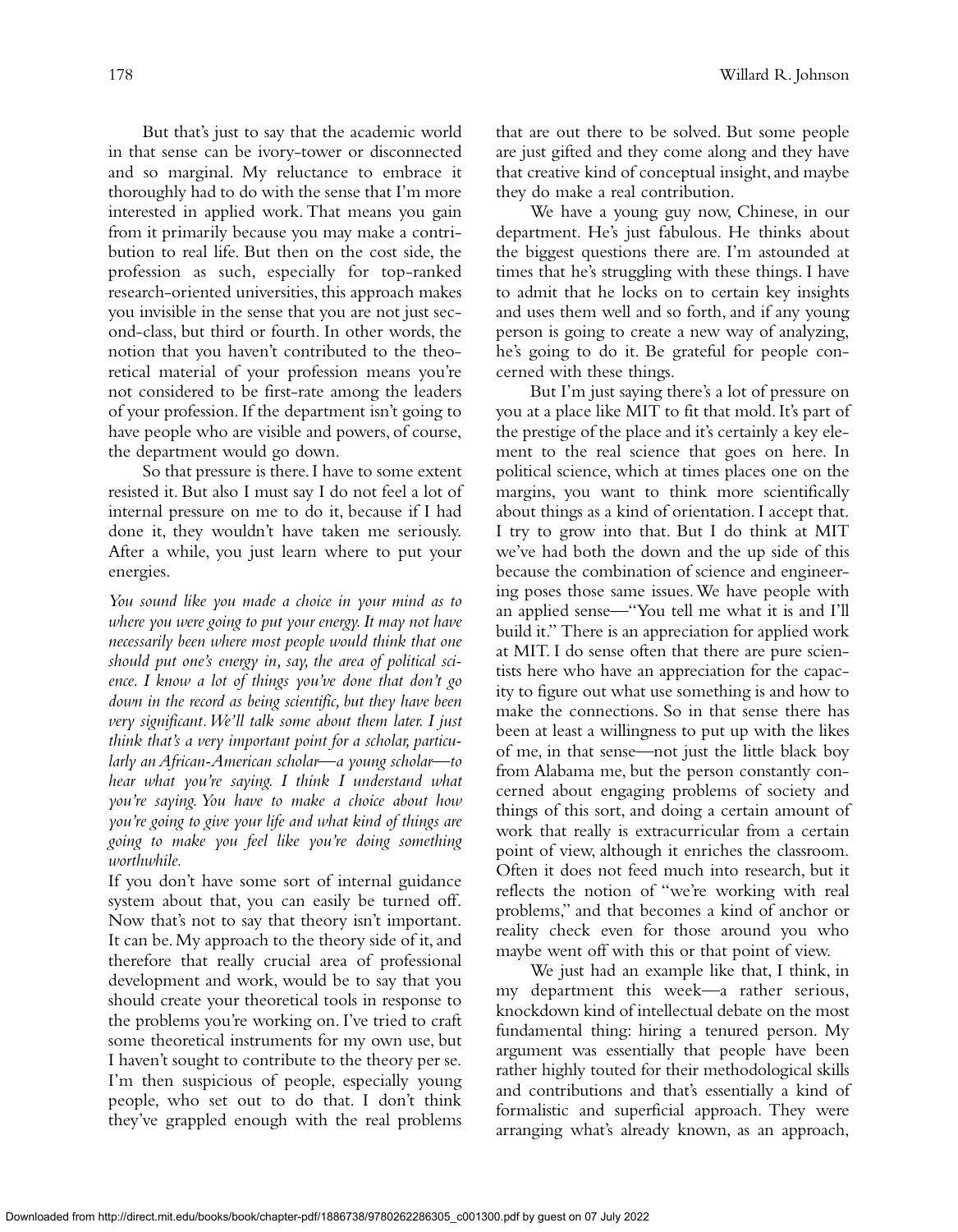and they weren't really creating an approach that excelled as a tool, that cuts through obscurities and enlightens and opens up things.

The good thing you could say about folks like myself is that they nonetheless are working with real people, movements and so forth. But since we had been led to put the emphasis in our discussion on just the methodological edge to this, that's when we are found wanting. I think you may remember the case of James Carter, the pediatrician and nutritionist from New Orleans. Here's a physician who has done original research in nutrition up here. Scrimshaw brought him in. He didn't get the offer. I was so shocked: I said, "Man, if this guy can't get hired, who the hell can you hire?"

So then I did my own little study. "What is this?" I asked. I went and interviewed all these people. I must admit, everybody responded and they gave me an interview. On the one hand, you've got Nevin Scrimshaw over here involved in everything, active in all these committees, and so on, and really out there in terms of his knowledge and contact with people. On the other side, you have Hamish Munro, who's writing article after article after article on how the body metabolizes vitamin A or B or whatever—not even our bodies, but rats and by analogy and so forth. And he said, "This man hasn't done any work." I said, "Well, he's got eighteen or twenty articles here." He said,"Well, I've got four hundred."

There was a disparity there, but in the end what I thought it came down to was a laboratorypure-science kind of person versus, in the field, a how-does-it-impact-on-people kind of person and how crucial it was for MIT to have both. In that particular case, it might not be so obvious how each should feed back on each other. In theory, what's learned in the laboratory and what it means to people out there could be clear, but the reverse direction is also important but maybe less clear. You say, which problems do you choose to work on? Well, you know, black people are different from white people with respect to high blood pressure, kidney disease, and so forth. Well, let's finally look at that set of problems.That happens because you've got people out there working with real communities who nonetheless have some connection back in the laboratory and start impacting on the way in which people think about which problems are important.

A great university like MIT needs to have both of those things. But we somehow or another didn't have room for a James Carter because he had twenty instead of four hundred publications. But his twenty publications are just fine in and of themselves, and he can also tell you what the nutritional vulnerabilities are for people in various circumstances and do something about it. So Munro said, "Well, what contributions has he made? I don't see the contribution." I said,"Well, let's look at his work with the Apaches or whoever it was." He said,"Oh well, yes, but where's the science in that? Where's the contribution in that?" I said,"Do you think maybe the Apaches were benefiting?" And then he stopped when he realized how ridiculous the thing was."Well, yes," he said, "I imagine they may have gotten a lot of benefit out of his work with them."But you know,Munro was thinking of himself as working for all of mankind by solving these neat problems, and this guy was just saving the Apaches.

*It's a very important point to make. Go back to the time when you were at Johns Hopkins and then leaving Johns Hopkins and going to, I think, Harvard. Could you talk a little bit about your choice to go from Johns Hopkins to Harvard and your experiences from that school to this school?*

Well, Johns Hopkins was a good experience. It was a high-quality education. It was in Washington, so I don't regret that at all. It took two years to do a master's,but as I said,I went there thinking I might come out of there into the U.S. Foreign Service. In the course of time, I became more academically oriented, or at least I felt that I could more likely wind up doing both, that is to say, intellectually getting a grip on things and having some powerful impact, more through academe than by going into government service.

So then the issue is,"You're going to go on well, where?" I had been to this summer institute at Harvard, so I had a little familiarity with Harvard. But I have to admit that when I first got the invitation to come to the seminar, Harvard was just a name. In my family, we knew the name Harvard, but we had no idea really. My family wasn't oriented to discuss issues of the best universities and things of this sort. My father, as I say, had gone to the University of Chicago. He must have known that that was "up there," but it might have been so far up there for a guy from Kansas that he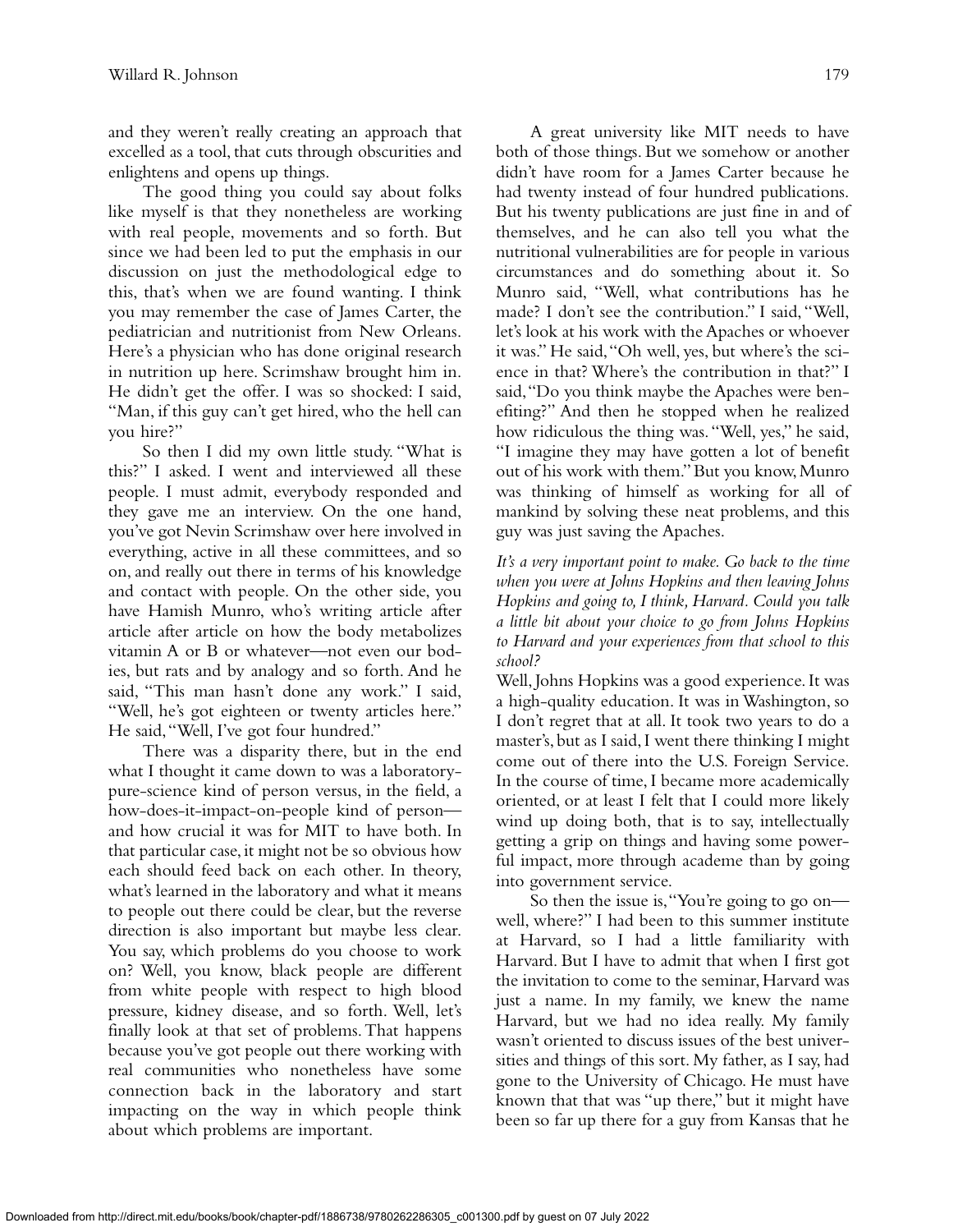didn't look beyond that. So there wasn't any discussion. If they didn't have a football team or a basketball team that would be in the news, my more general community wouldn't have known about them. So I didn't know about Princeton. Yale and Harvard you heard about.That exposure of being able to have been for a summer at this international institute was important in that regard. I knew people there.

Then there was the university from which I had come, UCLA, and I also knew Berkeley, as I said. Berkeley was the epitome—or the acme, I should say—and I would have certainly gone there somehow or another if anybody had intervened and said, "Here's a fellowship, come." But that didn't happen. What happened was that my mentor at UCLA said,"Here's a fellowship, come to UCLA for your Ph.D." I wasn't so impressed with that, having been there already and more or less taking it for granted.

Now, the issue for Harvard financially didn't loom so large in my mind because, again, I already had a big fellowship. I had one of these foreign area training fellowships that will cover you four years. I spent two of them at Johns Hopkins and in my mind the other two were going to carry me through.

#### *You could do what you wanted with it.*

Oh, man, I just didn't think about it. I applied to Harvard. I had straight A's at Johns Hopkins. I did not have straight A's at UCLA, but when I got into graduate school, I had all A's.You have to apply before you finish the exams, so they didn't know when they considered the application the first time through that I had done so well and, more importantly, that I had gotten a distinction on the general exams.

But the thing that stuck in my mind was the rejection letter from Harvard. I'm saying,"Geez, I got straight A's at Johns Hopkins and I'm a little black boy from Alabama.What is this?" So I called up this guy I know in the government department and say, "I'm just flabbergasted. I would think they're going to give me money." He says, "Well, you've got straight A's?" I said, "Not only that, I just got a distinction on my exam.What does a guy have to do?" So he says,"Well, let me check into it." So he checks into it and he calls back a few days later. New information had come to their attention and, with their apologies, I was admitted into Harvard.

So then I focused on getting some money. They must have offered tuition because that was a hefty bill. I think they must have offered that, and then I think I went to the John Hay Whitney Foundation Opportunity Fellowships. I was dealing with all kinds of jobs. I made it through, and I saved my other two years of my Foreign Area Training Fellowship for the field work. Now I'm into Harvard, I was surely going to go there after all of that. Like I said, if Berkeley had called up and said, "We have a fellowship, come," I would have gone. But Harvard in effect calls up and says, no, you can't come and I say, "*What?* What is this place?"But not having any money and always having my back up a little bit, I was intent on going there.

I also knew exactly what I wanted to work on. Cameroon unification had emerged as an issue while I was at Johns Hopkins, so I was really focused.When I got to Harvard, I spent one academic year and a summer and did all the main coursework. I had already done a two-year master's. I negotiated with them to give me credit for one term of residency at Harvard for the two-year residency at Johns Hopkins. So you strip that to one and a half years. In that final term, the third term I'm there, I really wasn't there. I took reading courses, I took the exams. As soon as I was done with the exams, language, qualifying, and so forth, I went full-blooded into my dissertation work. I left really before that term was over and headed out to the field. But they counted it as residency because I had done the work. I did a little over a year in the field, came back and looked around for a job.

## *When you say the field, what does that mean?* I went to Cameroon to do research.

## *You stayed there for how long?*

A little over a year, not all of it in Cameroon. I stopped in England and Paris on the way, did interviews in Ghana and other places on the way back. I was back here by January of 1964. I set out to write and quickly realized the only way this was going to be finished was to use the adage which is now famous among my family and among my students—"the only good dissertation is a done dissertation." So I set out to try to get four usable pages a day. If I could hit five, fine, but I would not quit until I had four—every day.And I was able to submit a draft at the end of that June, get feedback,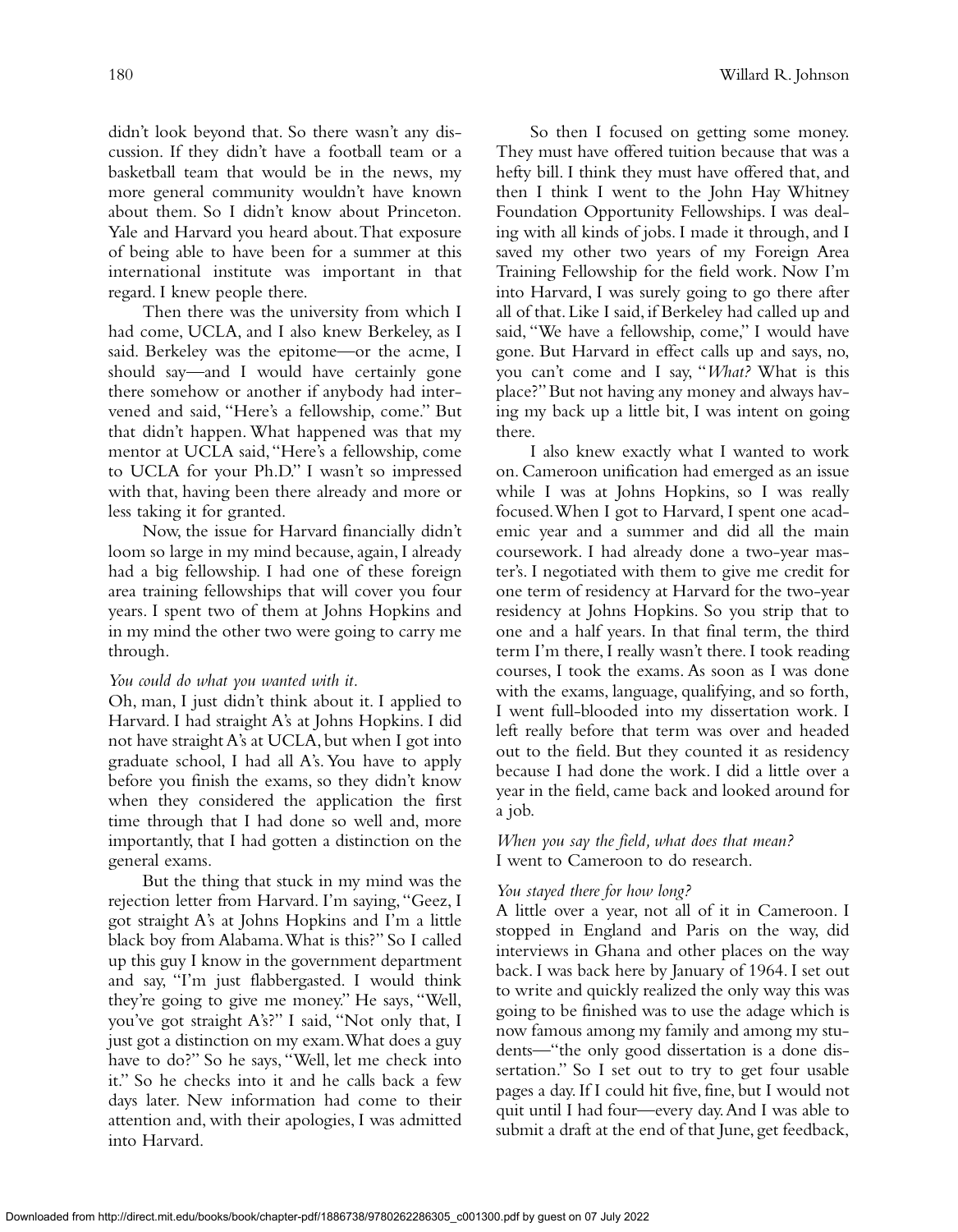and get it signed off by August. When I stepped into the classroom here in September, it was an accepted dissertation and I came as an assistant professor.

# *One other point before you leave Harvard and your experience there.Were there any influential people anywhere similar to your mentor at UCLA?*

Well, yes and no. Rupert Emerson was the person who supervised African studies at Harvard. He was a very noble man, prince of a man, extremely fairminded, very smart, patrician in a way, but there was no bleeding-heart sympathy in his approach. It had to do with nationalism sweeping the world. He wasn't opposed. That didn't scare him, so in that sense he was a nurturing, good, positive role model. In fact, he hired Vivian to do work for him. So we felt very good about that relationship.While I wouldn't say it was close, we were friendly and there was no tension in it at all.

I probably should have thought more about hierarchy and people over you and that they can say no and where would you be, and so forth. I really didn't think much about that at all because of the intellectual problem I was working on relating to how to achieve African unity. I thought, "Try to solve it, move ahead." It also went by like a blur. Like I said, I had no money. By the time I'm writing this dissertation, I've got two children. Life is serious.

*No time to waste, right? So you came here.You came to MIT as an assistant professor. Could you talk a little bit about how you got here, given the fact that there's nobody really like you here in that position?*

Ron McLaughlin was the only other black faculty at MIT at the time, but I didn't really know that. It was a fluke in that sense. I still was oriented to Berkeley in my mind.I was focused on writing my dissertation and getting out of there. Along about April or so, even on into May, I realized this is going to happen. I've hit my stride, I'm writing and it's flowing, and I can think about being on the job market. I went over and looked around on the board at the department for job listings and so forth, but I did not have sense enough to go and demand to see the placement officer, or even know that there would be a placement officer for the department. It did not occur to me that there was somebody in the department whose job it was to help you find a job. I was just disconnected. Rupert Emerson didn't say, "There's this job, there's that job, and now you should get in the queue and do this that and the other." I was focusing on getting this dissertation done. I didn't hang around the department. I wrote at home. I wrote from before sunrise until the hours of the night every day for about six months. So I really didn't think a whole lot about job-hunting.

I tell this as a funny story about myself, but it's kind of pathetic. I thought I'd get a job at Berkeley because I was deserving enough to get a job at Berkeley. But Vivian in her nice calm self said, "Well, did you apply?" I said,"What do you mean, apply?"I thought Harvard would send out announcements about who's on their list of students now finishing their Ph.D. and so forth, and then you would get this offer. Then it dawned on me, not only did I not apply,but it's pretty late in the game, actually. So I could send a letter. I didn't really know anybody at Berkeley. I had better fill in, I had better scurry a little bit, take care of my family. So I thought,"Well, okay, what I'll do is I will go around to each university in the Boston area and offer to teach a course." If I had to, I could teach the same course five times, maybe, or two courses or something of this sort. I put together a whole program.

I vaguely knew about MIT having a political science department through one of the students in my group that I had led with Crossroads Africa in the summer immediately after my Johns Hopkins stint—I led a team of students to the Republic of Guinea under Operation Crossroads Africa. That was a tremendous experience and that's a whole other story, but one of the students in that group was a physicist whose life was just turned around by the experience. He was so profoundly affected by that experience that he decided to change fields.When he came back, he became a student in the political science department at MIT on the basis of his super mathematical skills, scientific training and so on. He was that kind of person. He had this experience with African development and so forth, and he became a political scientist. He got his degree from MIT and went into teaching, although not at a big advanced research-oriented university. He may even have switched as an undergraduate and taken his undergraduate degree from MIT and maybe a master's somewhere else.

So while I am finishing my doctorate at Harvard, he let me know a certain amount about the political science department at MIT. Then I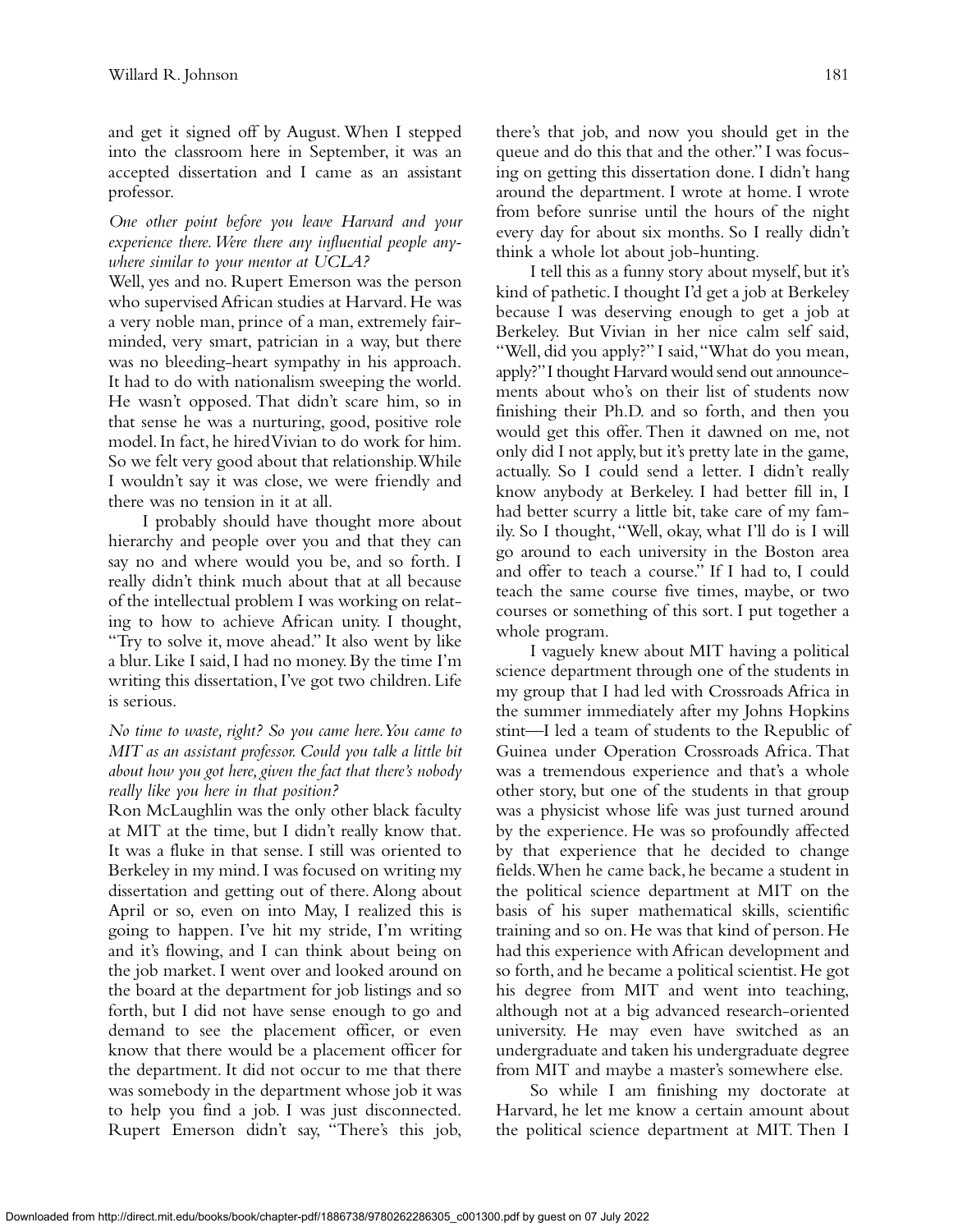looked up who was in it. Dan Lerner was one of the people, he was chairman. He had written books that I knew about. Rupert Emerson could tell me a little bit about the others, but fundamentally it was Lerner. So I just walked down there and knocked on his door and said, "I'm just finishing up or I will be finished and I wanted to talk to you about the possibility of teaching a course in the department."Now,I had been smart enough at least to run to the library and get the man's other books and be able to talk to him a little bit about his own work. But if anybody else had been "on seat" that day, as they say, if he hadn't been in and somebody else had stayed in his place, it would have been over.

Well, it so happens that one of the Sloan family—I don't know if it's Alfred Sloan or not, but I think it was one of the daughters or nieces or something, perhaps a woman named Ruth Sloan, who is an Africanist in Washington, DC—that family had made a gift to the department without designation for a chair that probably was in the donors' minds meant to promote African studies at MIT.The department had used it to hire a series of visiting people.They had already contracted to have a visitor come in with that money who backed out at the last minute. So in fact, they were looking for somebody.They weren't on the market, but they were suddenly caught short. I didn't know this. I didn't realize they actually needed a Godsend. So they checked me out, I'm sure. No one ever told me about the kind of checks they did and who they talked to. I didn't have to give a job talk, but I did show my work.

You got into this story much later, because I pointed out at a certain point when you were helping me, that this nice Dan Lerner—super-liberal and all this—hired me at the lowest incoming salary in the whole Institute at that point. Here they had all this extra money; but I just didn't know better.I was happy to get the job.It was only later that I found out that I was below the charts in terms of starting salary. Bob Wood corrected that, but even so, having started late and trying to catch up meant that for years you had a pattern of disparity which I don't think has ever been closed, much less corrected. So I can't say that it's an unmixed blessing to have been here. I can say that I had my reasons for knocking on the door. I was happy that they opened it and it's been a happy fight ever since.

182 Willard R. Johnson

*When you actually came in, they hired you full-time?* That's right. I had come and asked for one class. Initially they said, "Well, yes, but we're not interested in one course.Are you willing to work fulltime?""Well, of course, yes." But I only wanted to do it for a year because I was waiting for my offer to come from Berkeley. So I just signed a one-year contract.

# *Do you remember that first year or two, particularly the first year? What did you take off on, I mean, knowing there's a pattern to your approach?*

No, no. I had to now think about turning the dissertation into a book and I was struggling putting together courses. It was a full teaching load. I didn't have any time off from that. There wasn't anything activist in the scene at that point. I was raising money still for SNCC and stuff like that. They're sort of on the downside, over that hump by this time, but the assassinations and things of this sort were on the horizon.

Once I got sort of set, the department gave me money to go back to Cameroon and do some more stuff. It was fun. I got plenty of support in everything, lots of tolerance. The big issue was, since I had a one-year contract, changing it from a one-year to regular. Now, that was really Bob Wood's doing.

# *Is this the same Bob Wood who is at Wesleyan now?*

Yes. Bob Wood took over as chair from Dan Lerner right at that point. Bob Wood calls me in and says, "You have a fine preparation, background, and so forth, and we actually do need somebody.Why don't you think about going into a regular, three-year cycle?" In order for me to do that, he then told me what I would have to do. "One of the things you have to do is you have to become known to all of the faculty, so you should systematically have lunch with each and every one of them.They get a chance to know who you are, what you're doing."

So I did that.We had various activities going on that people would talk about. So it wasn't a job talk, but you had a chance to demonstrate your interest and capabilities. I had very good feedback on student evaluations and it was just a good trajectory. As it turns out actually, a one-year cycle where right away you start thinking about extending it, that's a big hurdle, but it's also an easy hurdle in a certain sense. It would have been harder if it had been two years, because they would have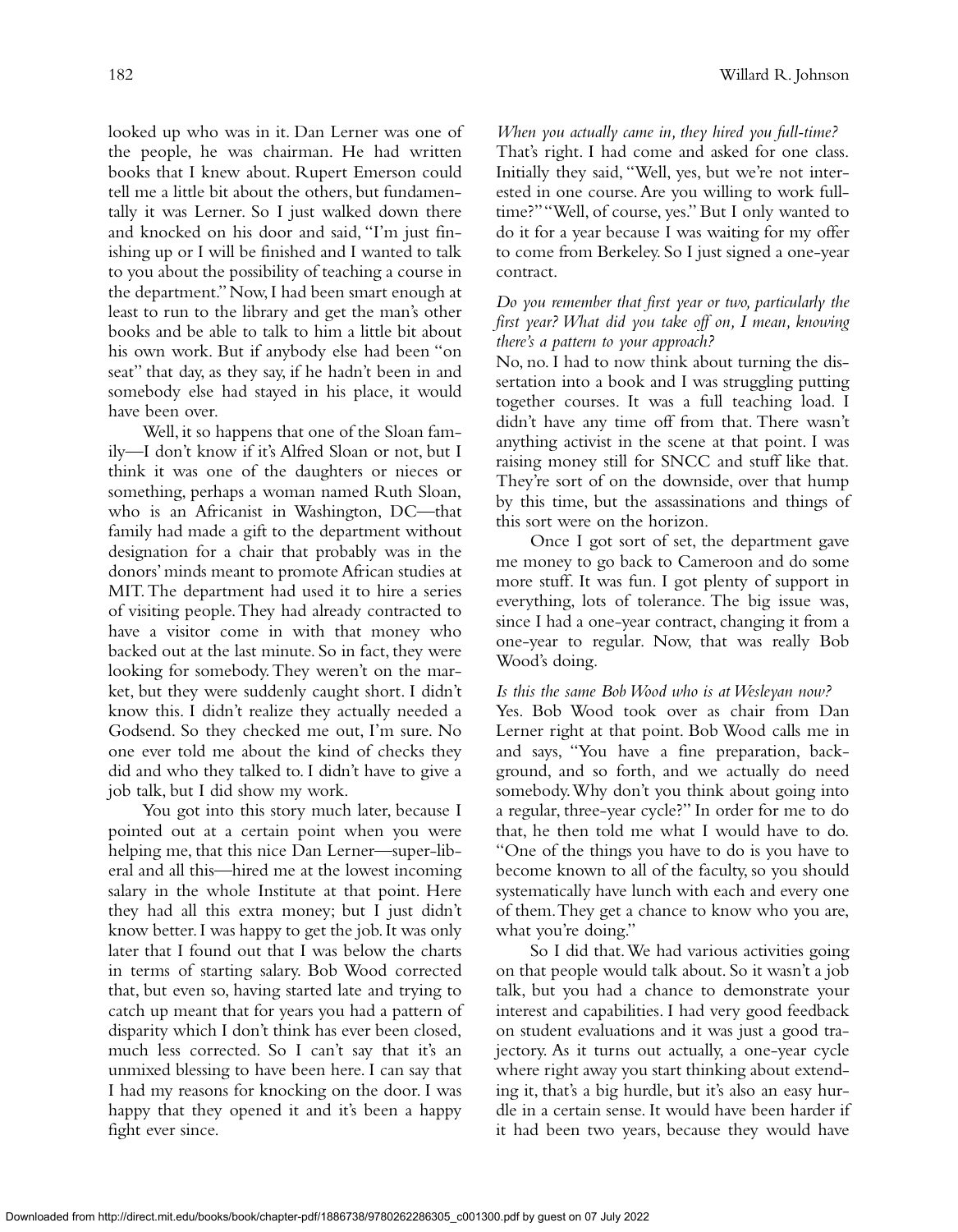more time to think about it, you would have gone through more hoops. But it's almost immediately, you're going to hire this person or not on a regular basis.

That turned into a three-year contract, and that really is Bob Wood's doing. As soon as I had the dissertation accepted by Princeton University Press, top press in social sciences, I was sort of home free in that regard. I didn't realize how long it would take them to actually get the book out. The book came out in 1970, they accepted it in 1967. One of those years there were certain revisions and the index and so forth. It took them almost a year to accept it. I guess I gave it to them in early '67. I didn't hear until the end of '67 and then had some slight revisions to do and so forth. But by '68, I figured I'd got my book, I've done a certain amount of work, I had several chapters in books by then. And all hell was breaking loose in the country, so I put in for a leave.

## *This is around 1968.*

'Sixty-eight, yes. I had joined with Mel King and Hubie Jones and a number of other people to create this thing called Circle.That was already under way and, now that I've gotten my academic stuff all organized, I'm really drawn now into the exploding scene here—not only around the U.S. but in the world. I mean, it was a tough time. I felt the tension all the way through. For me, the problem always had been—here I am off doing a study of Cameroon. In fact, I remember having a discussion with the U.S. ambassador—white, from Kansas actually—in which I said that I shouldn't even be here, I should be home.And he's trying to say, "No, it's important to do something longerterm." That's another story.

So that's when I took the leave, a two-year leave. I'm now up for renewal. I've gone through most of the three-year cycle.The key thing is that I've got the book in the press, I've got some chapters, et cetera.They're coming up to renew; they renew. I worked full-time to create Circle offcampus—in town, but off-campus. In the course of that, towards the end of that, I would come up for a tenure decision. And it's Bob Wood again who takes up the tenure case.They had three slots and three rights activist-oriented junior scholars—myself in the black community, a guy named Leonard Fine in the Jewish community, and the only liberal Republican in the country, who had started something called The Ripon Society, a liberal youth group. We were all scholars, but we were all activist scholars—highly visible people, and so on. We were all up for tenure at the same time. We thought we had three slots, but the provost said,"You have one."

So now it was, who was it going to be? Each of these guys was in some ways from an out group. Of course, the Jewish guy was the least out group in that sense because they're mostly Jews who are making this decision. Anyway, it took them eighteen months to resolve this thing. Bob Wood had to come back time and time and time again. Somebody would say, "Well, his teaching isn't good." He'd say,"Well, wait a minute, let's go back to the record and look at it."Then they'd lay out the evaluations and say, "Well, actually, the only one here who's got stellar marks is Willard, not the other two. They're all good, but Willard's super," and so on.

So I credit Bob Wood for really being willing to go to bat. He couldn't have done it by himself, but the point is that it took that extra commitment to really honcho this thing through. Now I'm naively off creating an urban development company and not even around to find out what I should submit or not submit and so forth. Then they asked me, "Well, give us a list of names of people we can write to, to get the letters of recommendation." I put a bunch of Africanists down, but then I include the president of Cameroon, Amadou Ahidjo.What a dumb thing to do. But I felt that social science scholars should be accountable to the objects of their research. They fortunately didn't write to him, and if they had, I don't know what the man would have said. But, you see, God looks after you. Some people walk around with a little cloud over their head, others have sunshine wherever they go. So I felt blessed in all that. That could have turned out a whole lot different. There were some good people along the way.

The general issue had to do with whether at MIT there was an appropriate appreciation for the applied work. My research agenda was pretty clear and not unusual. I had a dissertation on a case study in Africa of political union—political integration. I had taken a unification movement and, to turn that into a book, I needed to put that movement into context and to deal with it in a broader frame, which I did do and I got some support from MIT to do it. I had time off—well,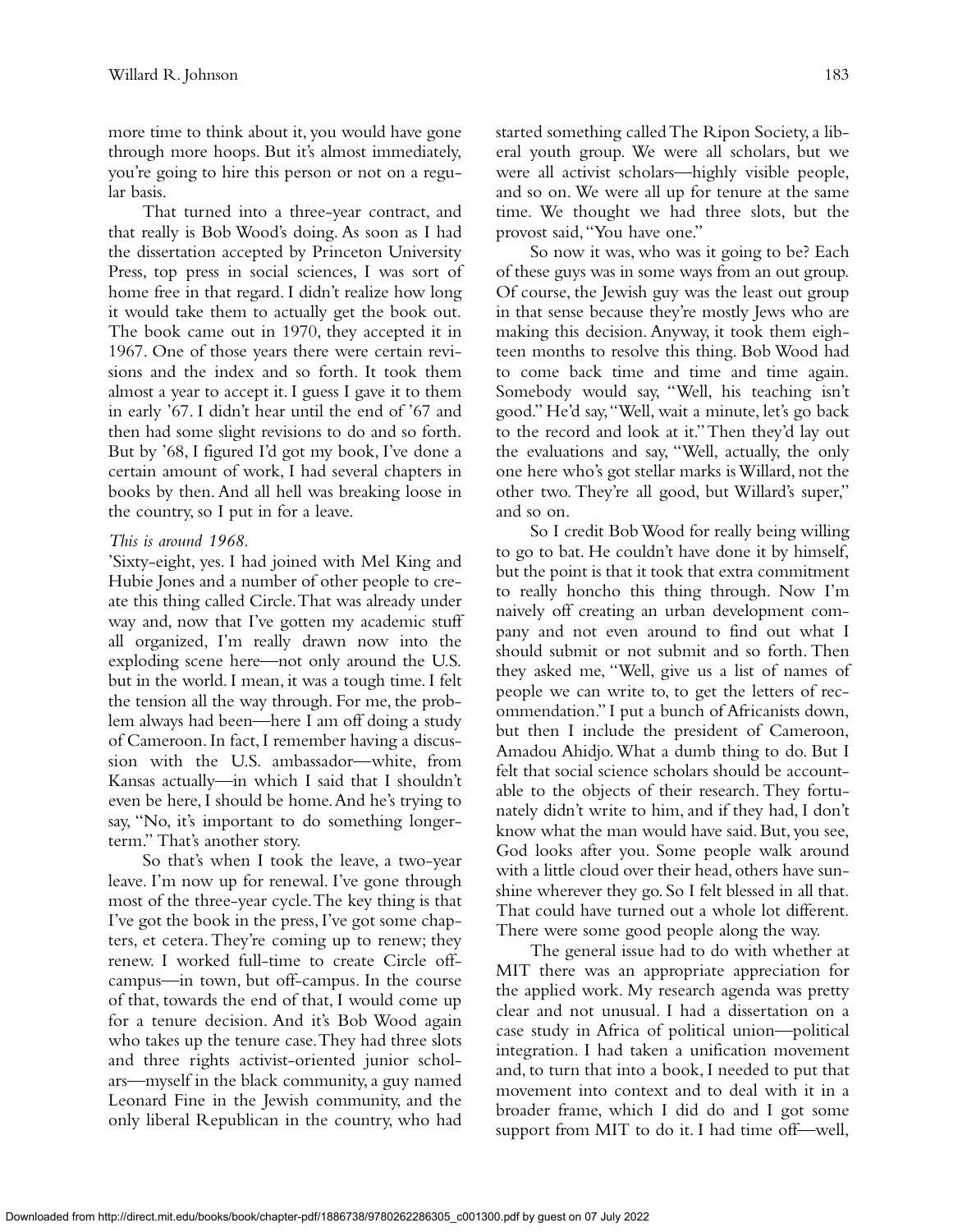a little bit of time off—and money to go back and do some more field interviews and stuff for a summer. So my trajectory initially, I think, was not at all unusual—with the exception, as I mentioned to you on more than one occasion and you had cause to champion me, that I had come in at an artificially low level because of Dan Lerner getting away with that stuff. I was naïve; what did I know?

But all I'm saying is that, in addition to the salary level, it was an unusual entry to MIT initially in that I took the initiative. They didn't come to me, I came to them.There was the business of Bob Wood taking me in hand and saying,"Look, if you want to stay longer than this one year, that's feasible. But for that to happen, to go into a regular three-year appointment renewable as you come up to the tenure decision, this is what you need to do." He told me what that was, which was essentially, "Get to be known by the other people in your department. Don't sit in your office, a recluse."

So I did. I went around, met everybody, made sure they knew what I was doing. That's unusual in that usually when we have a junior hire coming in, we've done a job search, they've come, they've done a presentation, and they come in with an appointment that is three-year or so and you expect it to be renewed if they're on track.At the end of the second one of those cycles, you would come up with some sort of promotion and judgments would start being made about whether you were likely to get tenure, and you might get an early warning at the associate level that you need to do stuff to get ready for tenure, et cetera.

So I'm coming in on a one-year initially, where nobody's thinking about this as a regular. But when I come up for renewal at the end of that year into the first of that normal cycle thing, I'm already here so there's no job talk and things of this sort. But from then on it's just, "What kind of research are you doing?" and "Do you know that you have to get your dissertation into a book and it needs to be a good book?" And I did all that. Having done all that, I then go deep into the applied work, in fact, in a somewhat different field. I say "somewhat" because I'm focusing on political integration in Africa, but I'm also increasingly focusing on development policies and institutions in general. So when I take a leave of absence here to go and set up and run Circle, that's really within

the same framework of the concept of development promotion. I use the African experience as a kind of model for that. I didn't see that as a very great change of orientation and so forth, but it was unusual in this sense—that the department did not have, nor did I, any real understanding about whether what I was doing at Circle would be a basis for renewal and tenure here.

It was foolish that I didn't think really much about that.As it turned out, most of what I did at Circle proved to be very attractive to the department because they were not really totally committed to the Africa side of things. Increasingly in that period of turmoil in America, they were concerned about ghetto development, inner-city politics, things of this sort. My new experience catered to that.

So when I was in the midst of that work, and now I'd been here five years, I took this leave. In the sixth year, issues about promotion come up. I have discussions with the department chairman. Now they're centered on,"Are you also willing to teach in the area of American urban politics?" "Yes, I am."When I actually come back from two years at Circle, I have a number of publications in hand, in fact, bearing on that.

Now, I say publications. These included a number of research reports. For example, one of them was a two-volume study of solid-waste management approaches in twelve cities across the U.S. That involved a consortium of research organizations and people. One of the people in that consortium was Donald Schon, one was Henry Jacoby, who is now at the Sloan School. So this was an academically framed kind of work, but we were doing it as consultants outside the framework of MIT. Circle was actually the prime contractor and they were sub-contractors, because we insisted politically that no one from outside the black community was going to work in the inner city and be in control of it."We'll be prime, you'll be the sub-contractor," we said. Schon and Evelyn Murphy, who later became state secretary of environmental affairs or something—they had this organization called Technology Innovations or something like that—were sub-contractors.That's before Schon came to MIT. He came here after that as a Presidential Professor.

Anyway, when I come back, I've got that study. It's not all my study, but I'm the principal investigator. I'm the manager of that study. I also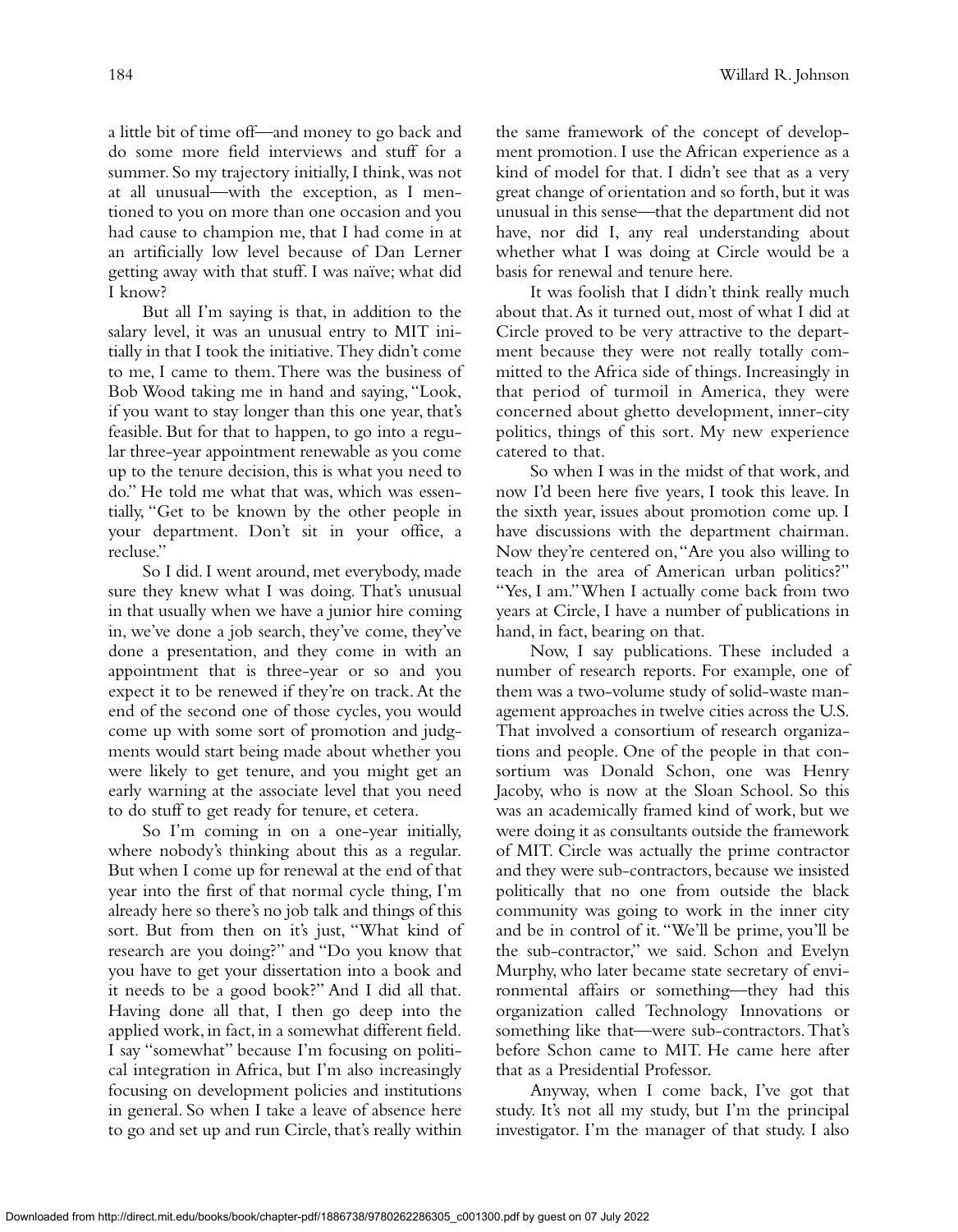have a number of studies focused on the Boston area for development planning. Circle had some consultancies around television programs aimed at dealing with race relations in inner-city affairs. WGBH had a series called "On Being Black," for example. I did the evaluation of that series. So I had this stack of stuff, along with things I had done on the Africa side. I continued to write about Africa during that period, so I had three or four chapters in books. I had the Princeton University publication of my book, which was not just the dissertation. The dissertation fed into it. The dissertation was like two and a half, maybe three out of six or so chapters—a little less than half. So that was all major new work. I was asked would I be willing to split my time—urban politics, African politics. On the urban politics side, I then ran courses for several years around community and economic development. One I called "The Colonial Analogy," which looked at the inner city as if it were a colony and the policies dealing with it as if they were colonial policies and the development process as a decolonization process.

### *You were radical.*

No, I wasn't. I was just dealing with the realities. That was, I think, a good, popular course. I never really, though, published on this theme. I wrote a major paper called "The Colonial Analogy," but never published it.Where I fell down—and I keep looking back on it and saying it's really a mistake, that I was really falling down—was not to work on getting good publishing outlets for the stuff I was writing. Quite frankly, looking back on it, half of what I had written never got published.

## *I heard a lot of it was good stuff, too.*

Well, I thought so. It's just that I wasn't attuned enough.That's where mentoring, perhaps, in terms of the professional side of things, maybe a little bit better connections would have helped out. For example, I did a study for Abt Associates in the early days, one of my first consultancies. It was an analysis of Nigeria from the point of view of the kind of interethnic politics that was undermining the stability of that state. It provided a framework for understanding the first of their civil wars, coups leading into the Biafra War.That should have been published. It was an excellent paper. It needed polishing and so forth. I did the paper and gave it to Abt Associates, got my money, and that was the end of that.

Now if I had come from a different tradition, that would not have happened. In some cases, a lot of the stuff I did—for example, on South Africa was done with the notion of kind of moving the political process. Some of it was published, but it was published in marginal publications. But here, again, from the professional point of view they're marginal; from my point of view, politically, they're not. They got to my audience. So Hoyt Fuller asked me to write something for what initially was *Negro Digest* and then became—what did they call it?—*First World* or something like that, or *Black World*. That had a good black intelligentsia audience, but it wasn't doing me any good whatsoever in terms of the profession.I wrote a series of things like that, testimony I did for Congress on why we needed to disconnect from South Africa.That's not unusual.There are any number of professors who will time and time again go and give testimony to Congress. I gave testimony. The difference is, I didn't polish it and publish it. I just presented it.

### *Were you tenured at that time?*

Yes.I got tenured pretty early and maybe that's one of the reasons why I didn't publish all this material.When I came back from Circle with this stack of stuff, and an agreement, I really got tenure right then.The decision was made in '72.

## *That was really early.*

Well, seven years.That's when it's supposed to be. I came here in '64, don't forget—especially taking two years in the process. I mean, I stay on track even though I've gone off.So I'm not really thinking in terms of, "I've got to get the publications into really top-notch professional journals." My concern is, "I need to think it through, write it down, put it out there."

#### *Where was Wood at that time?*

He probably had become head of Model Cities by the time of my case. He championed my tenure. I don't know, perhaps he was still chair of the department. You see, Dan Lerner was chair when I first came and then—my memory is a little hazy—it may be that there was a slight interim, but soon thereafter Bob Wood took over.Bob resigned to go and run the Model Cities program. But one of the last things before that happened was for him to proceed with my tenure case.He may even have continued on that after he left, because when I actually had the discussion with Ithiel de Sola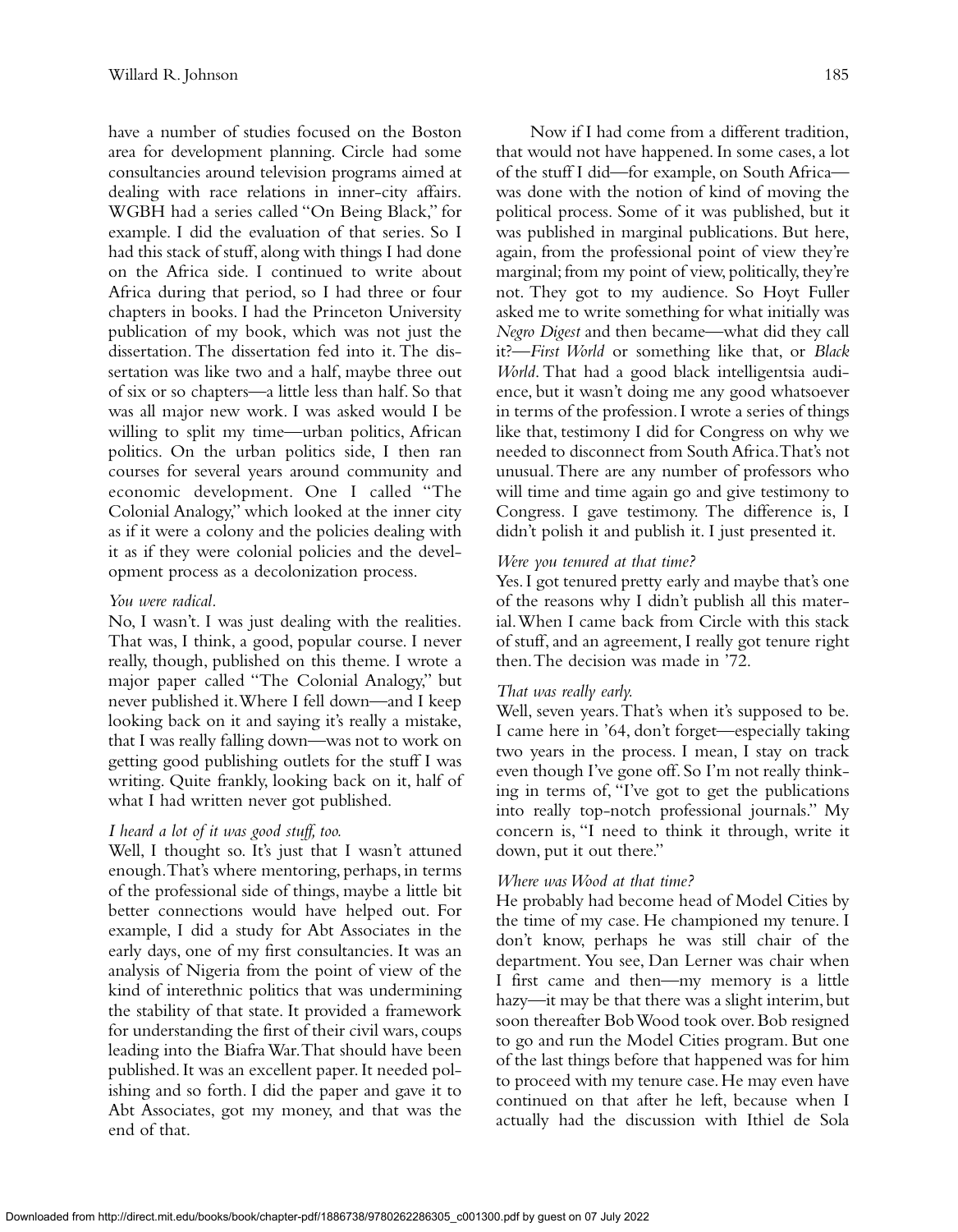Pool—about whether I would teach urban politics as well—was after that.When I came back, I continued to do that, that split.

## *Wood sounds like he was probably one of the closest persons whom you'd maybe call your mentor.*

Oh, absolutely. He's the one who is looking at this positively, in terms of taking steps to see what is actually needed. Everybody else is just there. I didn't perceive them as hostile, I didn't really perceive any hostility. I don't think there was any. But it wasn't as if anybody else really went out of their way to help me.

Initially,I don't think there was any hostility to my initial hiring, but there was certainly hostility to the notion of my getting tenure. Some of that was because—the best face you can put on that is they had favorite candidates. You had Leonard Fine, who was an activist Jewish figure. I think they were closest to him, but then perhaps they were a little uneasy about the lack of diversity in the department and so didn't want to just go straight ahead with choosing him. But there was very strong support for him and he was good, there was no question about that. He was an activist also, which helped because you couldn't say,"Well, this is a choice between scholarship and activism." In fact, there were three candidates, and all three were combinations of activists and scholars. The third person was Jack Saloma, who was an activist as a liberal Republican. He had started the Ripon Society. He was prominent, and that served the department well.They were not all "radical Jewish leftists,"as it were.We had this Republican who was leftist.Then we had this black who was leftist.

Then I just had to decide, did I want to and could I in fact keep these two different roles of Africa-oriented studies and urban American studies? Increasingly, each one is very demanding. To straddle them was difficult, so I pushed for us to actually hire somebody who knew something about black urban politics. The first such person was Lorenzo Morris and the second such person was Emma Jackson. I thought Lorenzo did a really good job.We didn't get very far with his promotion. I really went to bat when he came up for his promotion.

#### *Are you aware where he is now?*

Yes, he went to work at Howard University. He got an award the following year, so I sent around the award announcement.

#### *Rub it in, right?*

That wouldn't have changed anything. It just wasn't appreciated—in part for the subject, in part for the person. But, here we had somebody doing urban American politics, so I could then go back and do the African side.

*Before you go any further, talk a little bit about Circle. That was a major undertaking.And to understand, here is a young assistant professor going into the black community and orchestrating an organ that really worked in a very important way.*

I have this young student working on this case now. He was sort of floundering. So I posed to him a problem, which he is misinterpreting and treating as a failure rather than focusing in on the aspect of it that was the problem.The aspect that was the problem that I want him to flesh out and really grapple with is the mix of motives that it might take for an organization to serve the general community interest and at the same time satisfy enough individual interests of people for things to click. Circle didn't last for a very long period of time, and a lot of the businesses that it started failed and so forth, and he's saying, "Why did Circle fail?" I respond,"You can't say that. Look, man, we went from nothing to a staff of sixty people. We had six different operations going."

#### *And nothing like that has happened since.*

We did a lot—although I'm still intrigued by that aspect of the issue, because I don't think we solved it.

#### *That issue being?*

The mix of general, collective interests versus individual interests.We needed to find a way to commit people to the collective interest. One way to do that is ideology. Another way to do that is to build a context that would allow people to do the other things they want to do.They would use this mechanism to build up a framework and then they could make good on their own projects within that framework. That would be a mixture of the individual and the collective. One of the things that we were not prepared to do—we didn't have the means or the inclination—was just pay people to work for this, that is to say, use the attraction of very high salaries and pay the board members.We couldn't do it anyway. It was a non-profit corporation. We weren't willing to set it up as a profitmaking operation. We were working not just on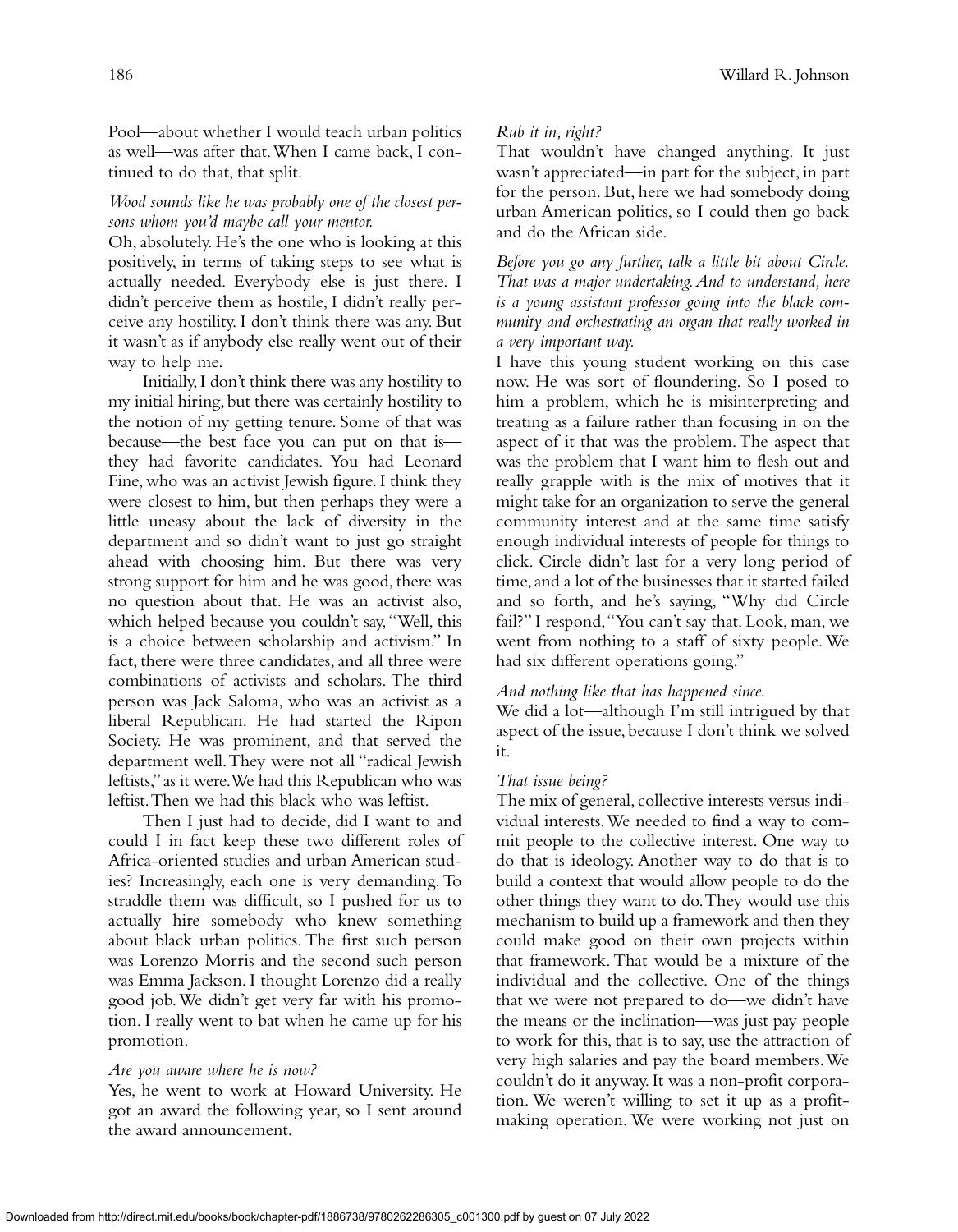commercial lines.The businesses we were funding and investing in were commercial, but we wanted the organization sponsoring all of that to belong to the community and be devoted to the community and not be mercenary within itself. We still confront the problem of how to motivate people to work on that kind of stuff.

That was a very telling experience, but that dimension of the experience I never really, until later, would have been able to grapple with intellectually and academically. I don't know if anyone has, and I don't know if I would want to now. I want to, from a memoir point of view, but from a professional point of view I think that we don't have very good work done on this except for the sort of theories that I've put this student to working with.

But that's another story. I'm just saying that there was a richness, a really profound richness to the issues, even just organizational theory issues that one might have made something out of. Rather than that, I dealt with it more as an approach to promoting economic development on the ground. I used it in my classes and I used it in my discussion on colonial-analogy writing. I think there was an appreciation in my department of both the service contribution and of the kind of urban-planning type of writing that I was able to bring out of it.

So I got tenure and once that was done, I continued to discuss the colonial analogy and use it as a planning tool for community development corporations. I did a joint seminar between MIT and Howard University. I went down there one day a week, and at the end I brought that class together with the class up here. It was great. I was interested to show our students here that they had equal counterparts and vice-versa. I did that one time, but after about 1975 or '76, I dropped all that. In '76, I took my sabbatical and spent ten months traveling through Africa and then got into the development banking analysis stuff.

*Did it ever happen that you made a conscious effort to get your activism focused more away from this place—to do the kinds of things you wanted to do as opposed to spending much time here? Was it ever sort of like using this as a camping ground, but you basically wanted to be out there in certain areas?*

Well, I wouldn't put it that way. I think you could say the Circle period was going "out there." If somebody had told me, "You've got to choose at this point,"I don't know how I would have answered it. In other words, what would I have done if, before I went, somebody sat down and said, as a mentor ought to do, "Look, the kind of publication you have to come up with is not going to be an applied publication. A study of solid-waste management practices across the country is not going to do it. You have to tell us how that fits into the kind of politics of inner-city development, or something." This was not in that study. It was just a study of what the problem is, how much waste is there, what kind of waste is it, what's the system to handle it, what are the cities doing about it? There was a policy question in it—should we go to recycling and how should we solve this problem? But we didn't take that very far and that wasn't my part of it anyway. Even with respect to South Africa and I am fairly well known around the world as one of the founders and leaders of TransAfrica and one of the important architects of the American anti-apartheid movement—most of the considerable amount of stuff I wrote was not professional political science per se, and was not published in professional journals. It was testimony to Congress, strategy papers for activists and elected officials, op-ed pieces, articles for more popular outlets. I would not have gotten much benefit from it in a tenure evaluation. Fortunately, I was already tenured. Maybe that is the real value of the tenure system today—to allow for controversial work of political or social significance. But you have to get tenure first.

So, what if I had faced the kind of situation that came up recently regarding a tenure case I chaired and promoted for a colleague who was looking at peasant movements and dealing with what the peasants want and what they're doing? The reaction was, "Well, he doesn't tell us very much about what this means for social change generally.The theoretical connections aren't good enough. It's not social science enough. So we're not going to give him tenure."If someone had told me all of that, I would have been really in a pinch, because I would not have been inclined to devote myself to the general theoretical framework defined by the literature in urban politics. I would not let the gaps in the theory of that define what I should work on, versus being guided by the problem people are confronting in the streets and the problem you confront trying to engender an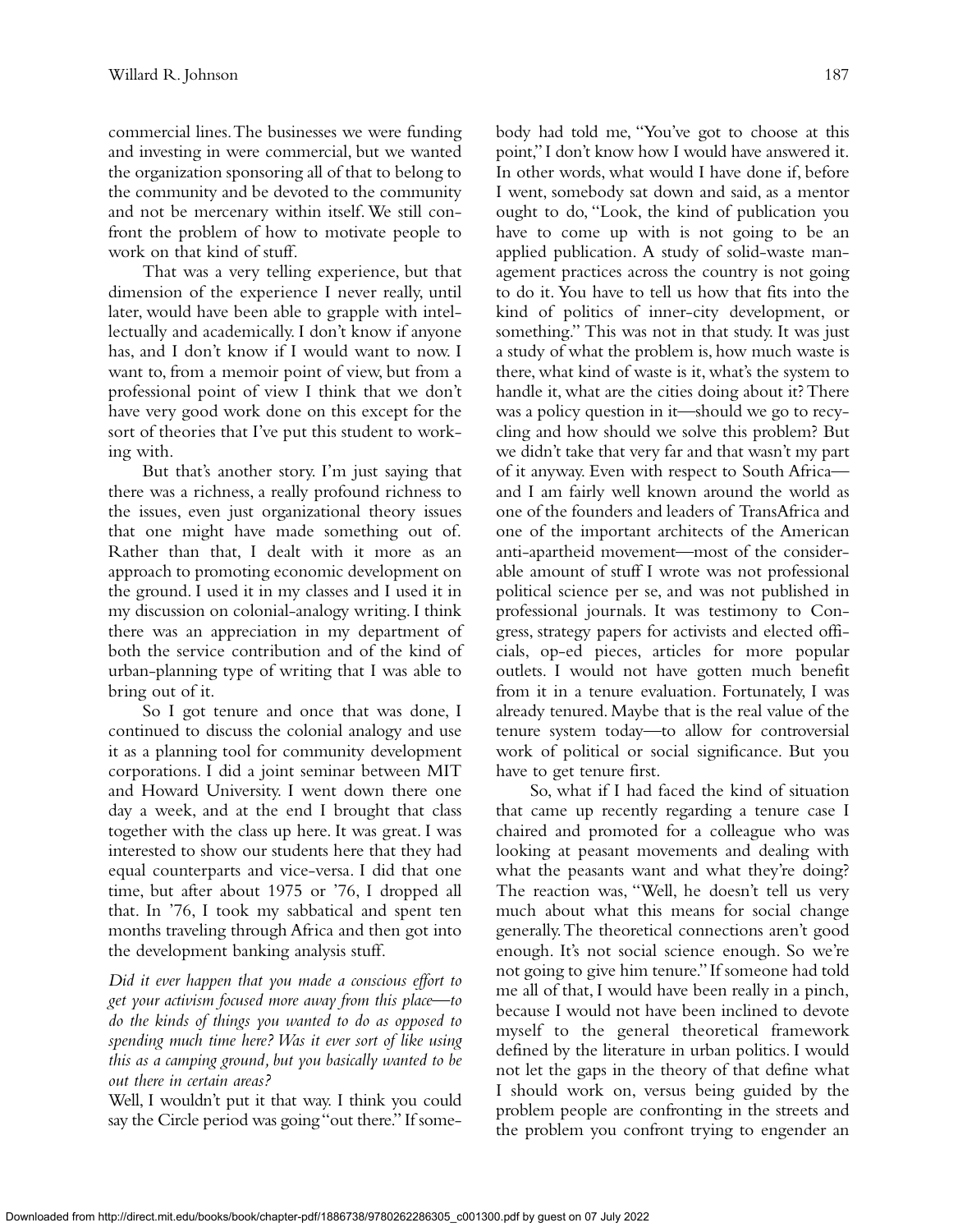income flow and jobs, and so on.There could have been a way to write about that after the fact, to connect it to the literature. But my fundamental motivation was not to fill the literature, it was to do the job. I did not feel pressed to see that as a career choice, that I was jeopardizing my career by going out and trying to actually create something that met the economic needs.We did have a theoretical framework in which this work was couched. It was quite an elaborate theoretical framework, but it was not what I intended to write up and put in the literature. I wrote it up in proposals here and there in order to get funding.We laid out our approach, which fundamentally came down to creating our own economic base for political action. That's how Circle fit into what Mel King was doing with the new organizations he was creating, the Precinct and Neighborhood Development Corporations.

But nobody posed that choice for me. I didn't feel that pressure and it worked out okay. Today I wouldn't ignore the career implications, knowing what I know now about MIT. If we had not been coming out of the turmoil of the late '60s and the '70s, even they may not have reacted to it in the same way.When I come up for tenure having done this work, it's seen as a positive link, you know what I'm saying?

#### *Exactly.*

Now, I don't want to say I got my job because of H. Rap Brown, but he's somewhere in the picture.

#### *And a lot of other folks down there, too.*

That's not to say that somebody should say that's just "affirmative action" and "for political reasons, folks felt pressure." It was an issue of relevance; but there was a recognition of relevance that disappeared when my group ceased to be a threat.

## *What I hear you saying too is that you don't really believe that you received a scholarly mentor at that time but you really lucked out, so to speak.*

I lucked out, right. But I would have been a difficult case to mentor. Bob Wood had his own troubles with these same people. People in the department felt a sense of pride that we had a big name in Washington, but there was a sense that Bob Wood was stepping into muddy waters. I think, probably in some respects, there may even have been that sense with regard to others. Moynihan went down to Washington. Not to put Bob Wood in the same category as a Kissinger, but you had a lot of people going to Washington and doing things.That's always given a positive valence, but it's still also seen in terms of the comment, "He never published anything great since." Bob Wood went down, he had published the megalopolis stuff, "five hundred urban governments." That's his last academic work. Since then he headed Model Cities, he then became Deputy Labor Secretary, then he came back and ran the Boston public schools and people thought of him as a case of unsatisfied ambitions.

To have set out to mentor me from an orthodox social science point of view would have been futile. I would not have taken to it. I would not have sensed that it was a proper choice for me. Thank God there was enough going on in the society, questioning the whole paradigm anyway. "The death of white sociology," that was what that was all about. The whole notion of relevance as some test for what you were doing was coming into vogue. That was a general phenomenon in this society, intellectually. It didn't all fall on our heads alone.

As time goes on, blacks continue to do that work and you have a case today, which you probably know about, on the other side of campus involving the same kind of issue. Here's a guy who has done superb work around issues of how you actually protect yourself as a community, advance yourself as a community and so forth, and people are saying,"Well, what's the level of scholarship?" and,"Does it place this person in the top ranks of urban planners or social scientists?" Well yes, in terms of *that* problem.I hope to God that we don't have yet another example of non-success in a tenure case because there isn't enough understanding of the relevance and the universality of the problems and experience we have as black people. That's the other thing. If you solve this problem for blacks in an inner-city area, there's a disinclination to think it's relevant to solving the same problem anywhere else.

Therefore, I don't think of it as a kind of general failure of mentoring, really—in today's context, perhaps. If you were looking back, you would say one needs somebody who is well positioned to know what's coming ahead, who really should give a junior colleague some sense of what the risks are. I don't fault Bob Wood for not saying,"You're taking a risk to go off and do this." I think he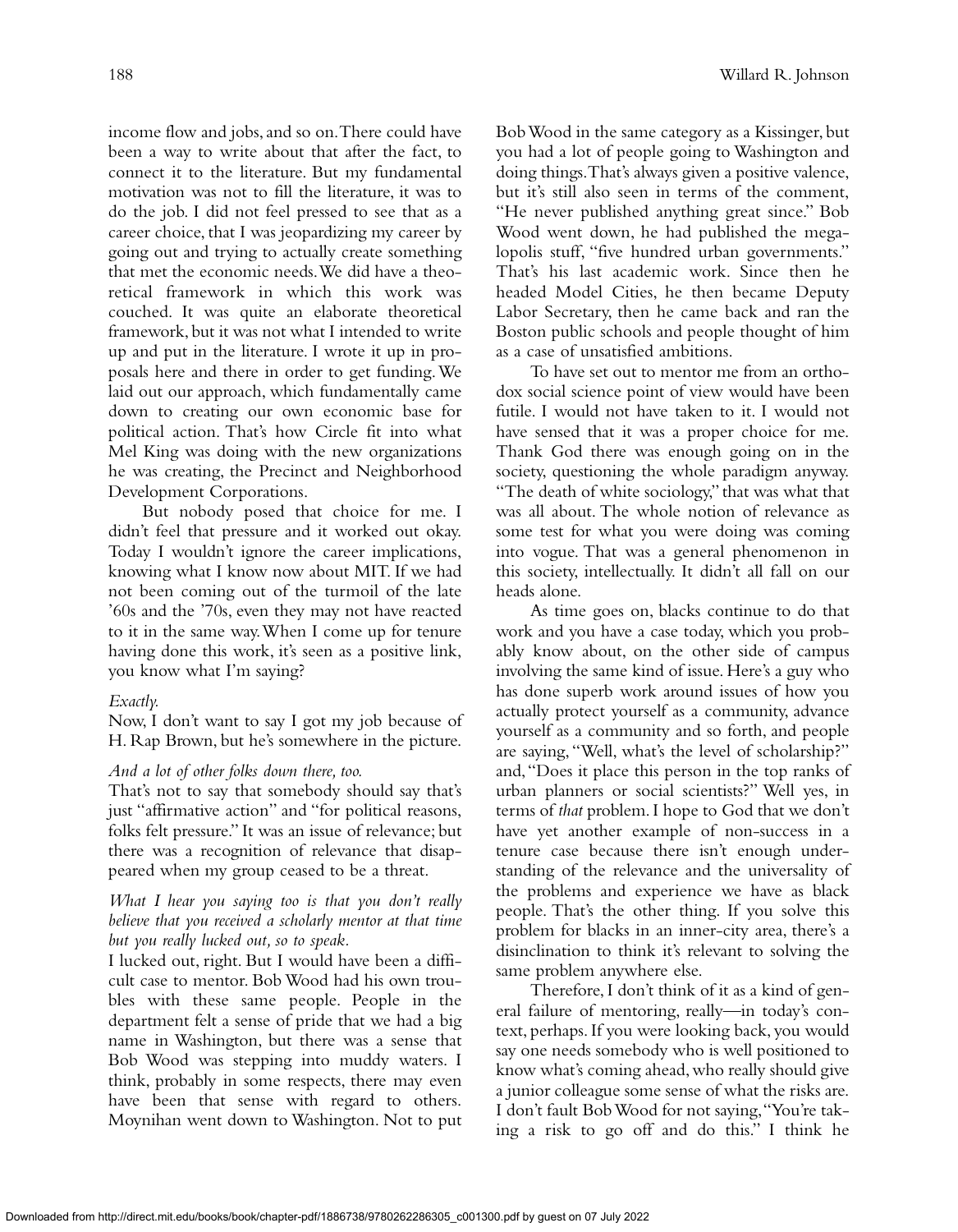breathed a sigh of relief when I came back with a bunch of significant writings. It's a tough one, because in what way should we sacrifice the people in order to fill a few academic posts?

*With all of your experience now, if you see a young Willard Johnson today,based on all your experiences and what you see down the road, what advice would you give?*

Well, I sort of give contradictory advice. I think the present case is a good example of this. He needed to publish the last two books that he's published and they are not off the track of his interest in actual community empowerment and things of this sort. On the other hand, if he were really aiming at either sociologists or political scientists and urban studies, what discipline is that? That's an interdisciplinary program—he would probably be pushed to talk much more explicitly to the theoretical literature in his field than he does.Then you would say, well, that's the way to make sure you have it both ways.

But it's hard to do. It takes time and energy. He did a study for the Boston Foundation of all the literature dealing with poverty—what it was, really, maybe perceptions of race in the city. The point is that he went through tons of literature to do that. He categorized and organized it. They would have asked,"Did he add his own new theoretical frame to it?" In other words, is this review of the literature a basis for a new theory on these matters? Well, I can't say that. I don't think so; maybe not.But I think he's done a tremendous job of assimilating it, organizing it and making it accessible, and using that as a basis for how we think about problem-solving. But it doesn't have all the trappings of "a new theory."

That standard of professional development the hurdles one has to clear, so to speak—that is held up is to develop the task of developing new theoretical contributions, not just pieces of it, but somehow or another to create a highly visible theory.Well, that is something that is to me dangerous,actually,in assembling a faculty in which every member is sort of equally a stellar creator of "the new theoretical framework." In my mind—I may be wrong on this—I don't think you can do that in many, many, many cases and also really have your feet on the ground, so to speak, and really understand how the world works in real-world conditions.You're abstracting from these problems and creating and modeling it intellectually so that you can test certain propositions, and so forth and so on. It is so demanding and it's so impossible to do, and it requires you to step back from operationalized dealings with things, so you would wind up with people who really don't have much of a sense for how things work, actually work.

So I'm skeptical that you could build a whole department uniformly with people who are stellar because they are considered to be the theoretical leaders.You have to master theory,you have to deal with theory and in that sense contribute to theory, but I'm just saying you're not going to build a whole department where everyone is equally a theoretical scholar.You need to have the applied not the "everyday," but the more applied, more mundane, more on-the-ground or practical exposure.You need people like that.You need people who know how the institutions work, know some of the people in the institutions they're studying, know the complexities of what it's like behind the scenes, and therefore who know some of the reality that you couldn't prove but you know to be true.

# *Black people?*

Yes, but not just blacks—anybody who works intelligently in the world.There are lots of things you know that you will act on because you are sure, but you couldn't prove.

# *Tell me something, for example, that you learned from Circle that you don't think you can theoretically prove but you know is a fact.*

That the capacity for, if not the inclination towards, altruism is widespread. I know that there are people who are committed to the general interest and who will work hard for it, but I cannot prove to you that that's a universal motivational component. And I cannot prove to you what exactly are the contextual factors that will elicit it. I know we had a Chuck Turner or a Mel King or a Willard Johnson who worked day and night sacrificially.A lot of people will do that, but I cannot tell you what it is that allows you to identify their psychological profile or their motivational background or their upbringing or their socio-economic status or whatever else that will let you know that when you have this circumstance, you're going to get this kind of person. Therefore, I don't know how you can be sure you can build an organization that will always bring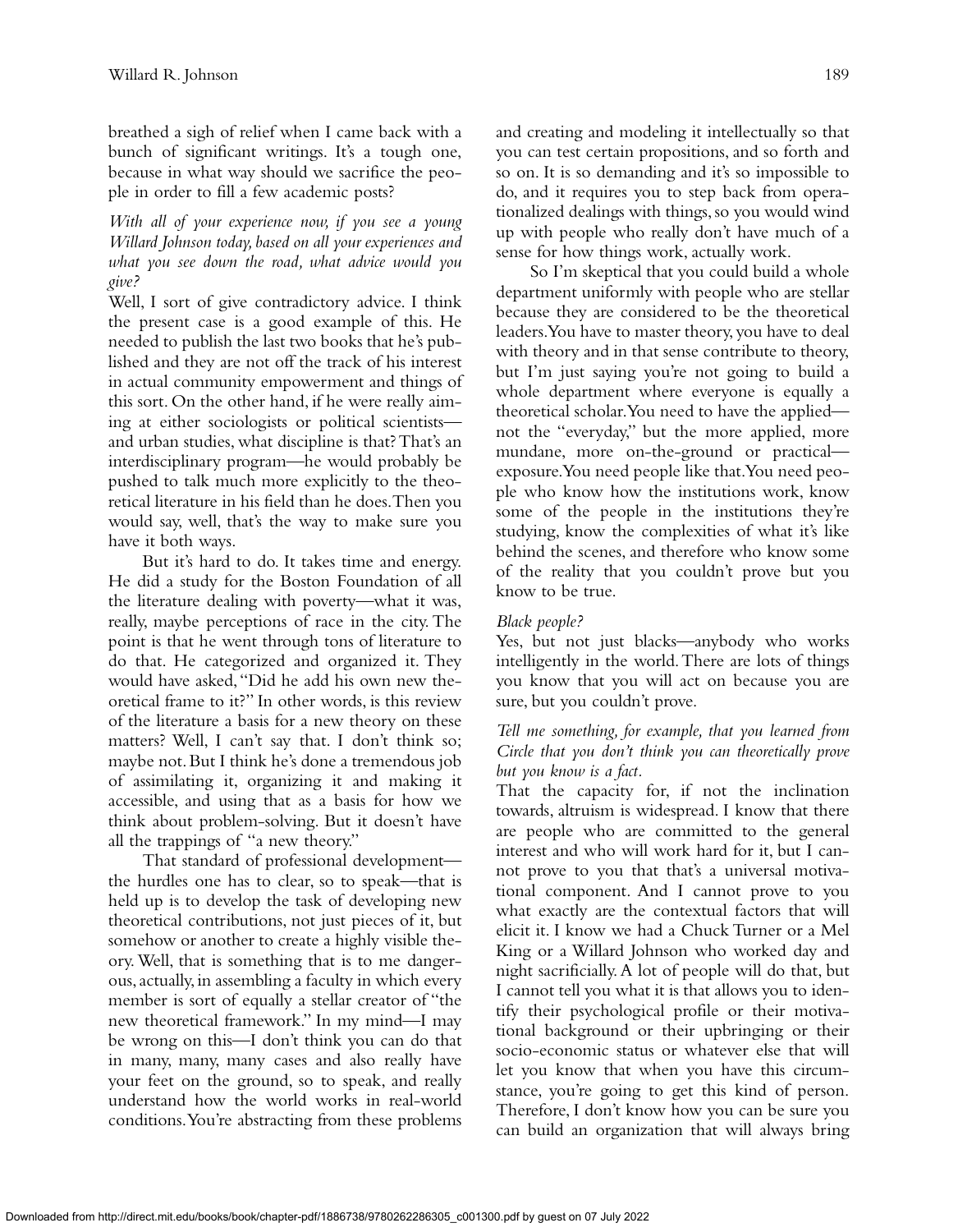those people out of the woodwork. I think that if you do have such leadership, you will attract more such people.

## *Black leadership?*

Right. I also know there is some cynicism and a lot of people will distrust those motives regardless of what's going on.That's also a factor.You do have to constantly find a way to allow people to think that their benefits are protected, whether or not this is true—in other words, not to have to rely on the beneficence, so to speak, of the leadership. It's really like people go to church and they'll put money in the basket, but not all their money in the basket. Sometimes they won't put it all in the first basket or in the second basket, they will split it up so that some of it will actually get to the missionary work and the rest of it will wind up with the minister.

So you get to have a feel for it.You have organizational structures to make it possible for these payoffs to be there, but you couldn't elaborate that into knowing precisely the circumstances under which it's going to work this way and this is proof that you're dealing with a genuine person. In the end, somebody you thought was good is going to turn and do some bad things and some of the folks that you never had any hope for actually turn out pretty good.

That's just a rough example. I can't say it's a lesson I've learned. Now, in the African case, I do believe that we are struggling with lots of theoretical problems on how to accomplish development. I have not yet really elaborated a theoretical statement about them. I suppose if I were to devote myself to a theoretical problem, it would be to explain why and how to indigenize the process. You can put it in the framework, I suppose, of capacity-building—you have to indigenize this process.You have to find ways for people within the country to control the process, develop the resources, and yet you will need outside assistance. It's the way in which development sort of becomes self-development, in a theoretical framework, and in which outside assistance can come in and yet foster internal capacity to direct and control and promote.

That's what I want to work on, but that would require enormous energy, so I'm probably not going to do it. Rather than that, I'm going to just work on certain aspects of how a foreign aid program might be sustained with a weak political base and what that may mean for the shift between the focus on aid versus trade issues, industrial assistance to indigenize the industrialization process. It won't be grandiose, but it will be significant. If out of all that fine theory develops, that's great, but it's not my motivation to theorize.

I think probably my advice to most young people would be that, really, at least the race—if not the country—cannot yet afford to waste all of our talents in theory.I'm not putting down theory. I'm just saying that the structure—the marketplace, so to speak—for theoreticians is largely closed. It's based upon lots of institutional and in some cases ethnic realities, or you can think of it as networking frameworks. Certain people are in a position to say what they think is important whether or not they can show that it's really important. If you don't get into particular journals, you aren't taken seriously, and yet the rules by which you get into those journals don't map onto real problems very well. So you wind up going through all these hoops and doing all this networking and working the system and so forth, in effect really in order to preserve the structures that are already there. In most cases that's not really going to address our problems, which is one of the reasons it is such a shame we don't have good journals—not good in the sense of high-level, but able to be marketed, known, visible, and to sustain themselves, and so forth.

*Have we ever had one come close, by your assessment?* Well, yes, *The Black Scholar* was at one time really a good journal and I thought that *Negro Digest* was good. Hoyt Fuller did a fantastic job with that journal. *Phylon* was good at a certain time.There's *The Journal of Negro History*.There have been times when the journals were there; I think right now you'd be hard put to name any. Part of the cost of not having those journals is having to kind of play a game. It really is a game. It's a game that's not really connected to advancing praxis, that is, the application of sound theory to real problems in a way that solves them.

So it's not easy for a young person coming into this field now.They must feel torn in a way that we haven't seen in a while because the problems are so great and so overwhelming. The disconnect between the requirements of being successful in academia and actually impacting on these problems seems so enormous.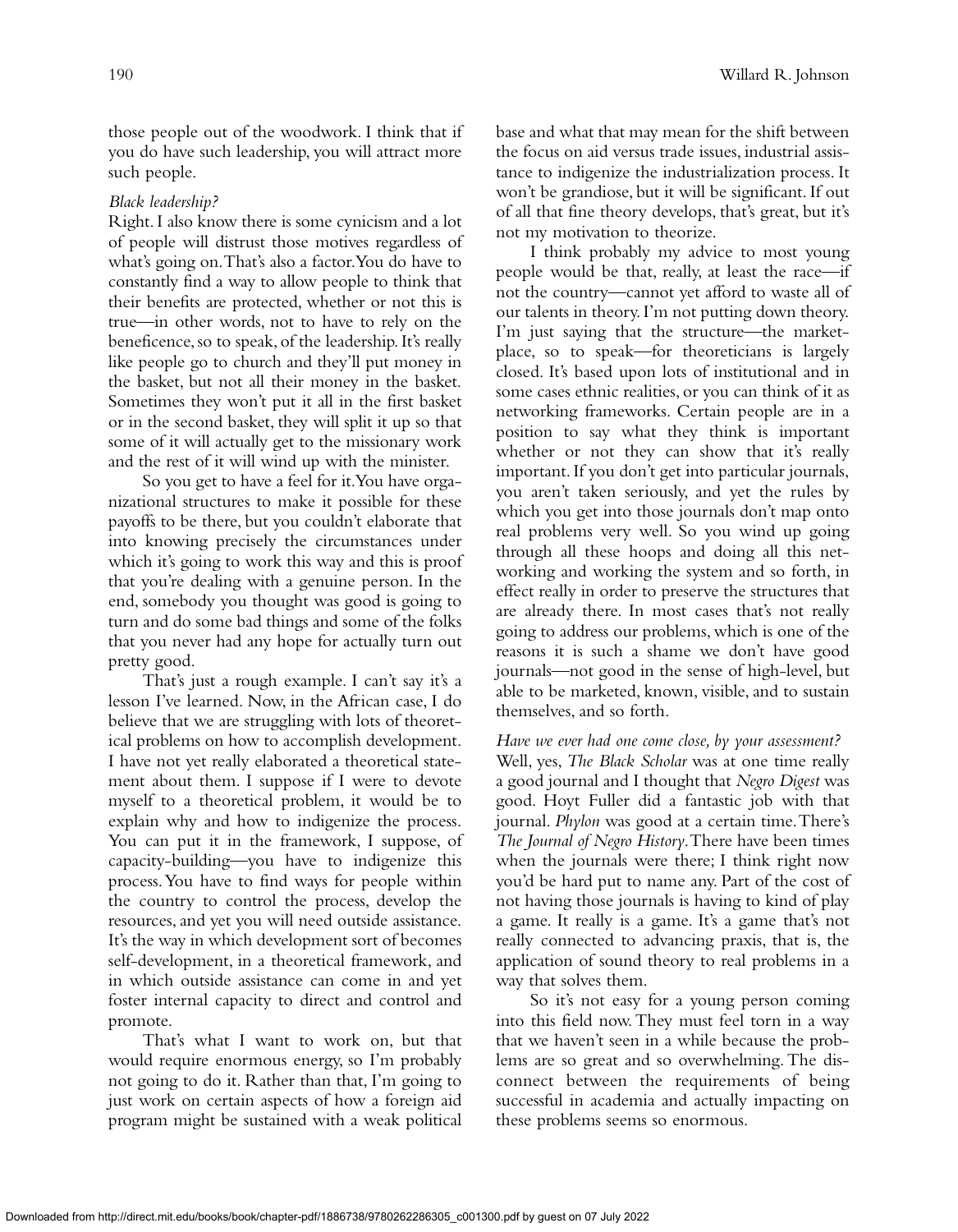*I saw Paul Gray today and I told him I was coming to see you. He said if there's anybody who knows about MIT,Willard Johnson does.*

(Laughing) Coming from Paul—oh, come on, Paul!

*I'm serious.That's what he said to me. It brings up a question that I wanted to use on the tail end of our discussion. I want to ask you to give a brief summary and experience of your perspective on the MIT experience as a faculty member.*

Well, let me tell you, the frustrations that have led me to consider early retirement essentially come down to the difficulty in getting these departments—and I start with my own, time after time after time—to appreciate the quality and relevance and significance of black scholarship. It is just an overwhelming problem. Some people may really have a racist bias. They will be surprised themselves, probably, but the blinders are just there. It's not "their group."They know these are problems, but there's no real respect for even the significance of the problem to anybody else, nor for the work done on it. It's just frightening—case after case, time after time—seeing the ways in which people seemingly so open and honest about grappling with intellectual problems and so forth just can't quite get it.

Quite frankly, I'm sure I have advanced cases that were too weak, but it's certainly not the case with our present one.They ask,"Do you want to discuss that again?" I'm going to force people to think about it even tonight.We have a meeting. If they can't bring themselves to offer tenure to Richard Joseph, there is something fundamentally flawed in how these people think. I can't explain it on any basis other than racism, however subtle. After all, he had two major books and a third of significance, a series of key articles in major journals, and many notable chapters in books. He had run a major Ford Foundation program in West Africa and had run the Africa Program for the Carter Center. He was the key figure in designing and monitoring the first really democratic elections in Africa during the '90s. Despite all of that, he was denied tenure here. It seems that no serious black person can measure up for these people, perhaps precisely because they really are serious.That's been the problem. If they can't come to give tenure to a James Jennings, there's something fundamentally wrong. I already mentioned to you

James Carter, years ago.The benign aspect of it is understanding the way in which these people have grappled with the problems of people they care about, more than grappling with talking to the establishment of scholars, who may or may not care about those problems or people. In the end, the institution goes on essentially being the same, despite all the meetings on diversity and affirmative action.

I used to say to visitors to my office,"I hope they don't tumble down on your head"—the boxes of stuff piled up from the various committees on equal opportunity. There's all this discussion about the value of diversity. In some cases, we just said "affirmative action" and in other cases we just said,"We need to have a broader array of perspectives because it's good for us pedagogically, it's good for us in terms of a gender setting, it's good to mentor the people who are here, to connect with society," and so forth and so on. But it's all just said as if they're mouthing it.When it comes down to real tests, they say, "Well, somehow or another this person doesn't quite measure up."And I'm sure with this group that's here—you take my tenure case outside the context of the time, it probably would not have succeeded. Yet there's nothing flawed in the record that I put on the table there. It was good, theoretically well-constructed work I had done.

So the MIT experience has been awful from the point of view of struggling with the issue of making this discussion of diversity in the social sciences connect with practice.That is true for urban studies, economics, political science. I don't know, but I suspect it's not much different in engineering—just awful, despite the efforts made here and there, and there have been efforts. In the end, leadership has made a big difference. But there are still the structural problems, the decentralization, the extent to which these problems really come down to the tenured faculty in each of their domains and the difficulty of breaking through that if you don't have somebody willing to fight.That's one of the reasons why you need to have blacks in here, but you need to have good people.

If we're talking about fighting for tenured appointment and recruiting, it's the same thing on the admissions committees.The admissions committee in our department has been the easiest part because you almost always have some willingness to kind of stretch things and leave some room.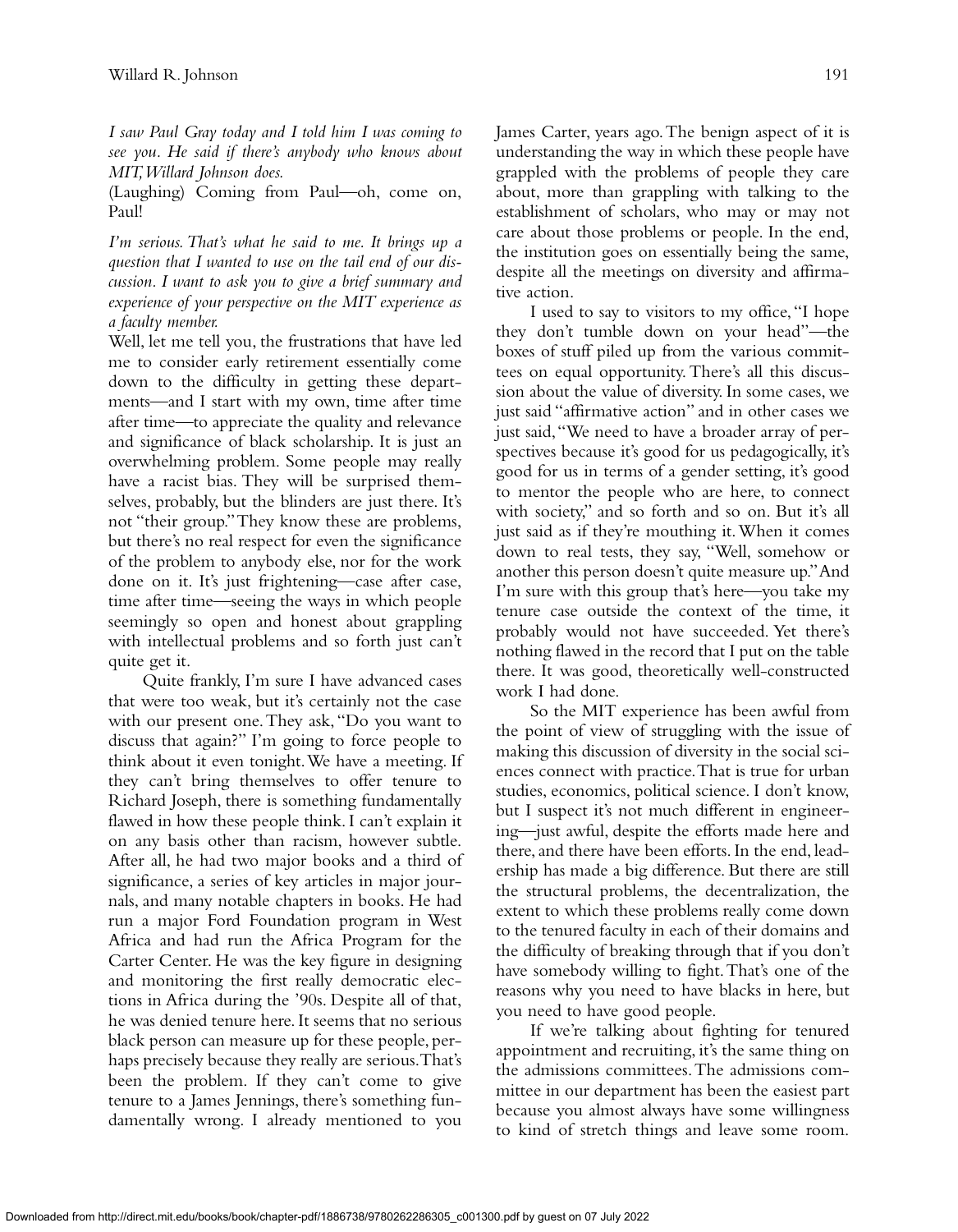But then where we see the problem at the other end is, are we really able to teach—not just willing, able, to teach across a range of backgrounds and interests? The mentoring problems come to be more and more resented. People say we're spending all our time working with people who shouldn't be here.

By the way, this is not all about blacks.You can name the blacks because there are only two or three blacks.There is this sense that somehow or another we need to have a whole range of people. In the admissions committee I fight for people with real-world experience. I want to see folks who come in here who know what it is to hurt. The fact that they have scores at the 99th percentile on the GRE is not enough.We dip down into the upper 80's, in the end, for a lot of people because they've done some interesting work and have an approach to things that's mature, and so forth and so on. We've turned down some folks with 98th percentile GRE's because we on the committee were willing to stay an extra hour or two and do battle over what we really want. We want a mix of capacity with experience, with a sense of how to carry out the applied side of things, how to grapple with matching theory to real-world problems. In the admissions process we have to fight to keep students on the admissions committee because they tend to support that point of view. Those are fights we win. I mean, I look back on it and I'd say, even though we don't have all that many blacks in the department, we do have some diversity and I assume you can see that in other departments.

Then you look at the way in which even the students behave. Racism is there, they run into a problem and they drop you and go get somebody else.Well, if I've got a student in my class, say an advisee or something like that, and they think I'm going to give them a hard time with their work especially if they're white, okay?—they'll drop you.If they think you're not going to be well positioned to give them the job they want in the white world—and the world is white—they drop you. So actually, it's been an awful experience from time to time dealing with some of the students.

#### *These are graduate students?*

It's more on the graduate student level than the undergraduate. But there is another dimension, too. You've got to get people to perceive, to be

willing first of all, to have a black person in authority over them. It's very hard for white Americans and hard for whites elsewhere, less so for other people elsewhere. But for white Americans, it's always a problem. It's not that solvable.

I've had a number of white students. I've had some very good white students who I really put out for, but who in the end went to someone else. And I don't forget it. I mean, I really extended for them. I'm not hostile to them in a sense that I talk to them and on some occasions I've even written letters despite all of that. But if it comes up in any way, if somebody says—"How come this person did work in your area and you weren't the supervisor?"—I say, "At one time I was, and then that person chose to jump ship."

## *What about your grad students?*

I haven't had very many black students at the graduate level, but those with whom I have worked have done pretty well. Georgia Persons and Marsha Coleman are outstanding examples. Some have kind of drifted over to me, even though I did not supervise their dissertation, because they feel a connection there.

## *They worked on some of the same issues that you were dealing with.*

That's right. I worked with Alma Young, but she also had other mentors, and she's great. She's still feeling the loneliness out there, and so are a number of them. Walter Hill is another example. But what pains me is the difficulty, the sort of hypocrisy in a lot of white students who will talk to you in the hallways and tell you that they're interested in your course and then never take it.

#### *And you recognize that, too.*

Oh yes, of course. So we have a long way to go in building the framework. Students aren't going to be high risk takers and in a way I can't blame them. If they come through and they perceive that because somehow or another this person is marginal in the department, they're marginal in the profession. Now why are they marginal in the department? Because they keep fighting for stuff they lose on. So you've got a certain tenseness there.

Now maybe there's respect, sometimes you don't know. I mean, even in the adversary there may be respect. The general kind of tenor that develops in all of this is,"Here you are over here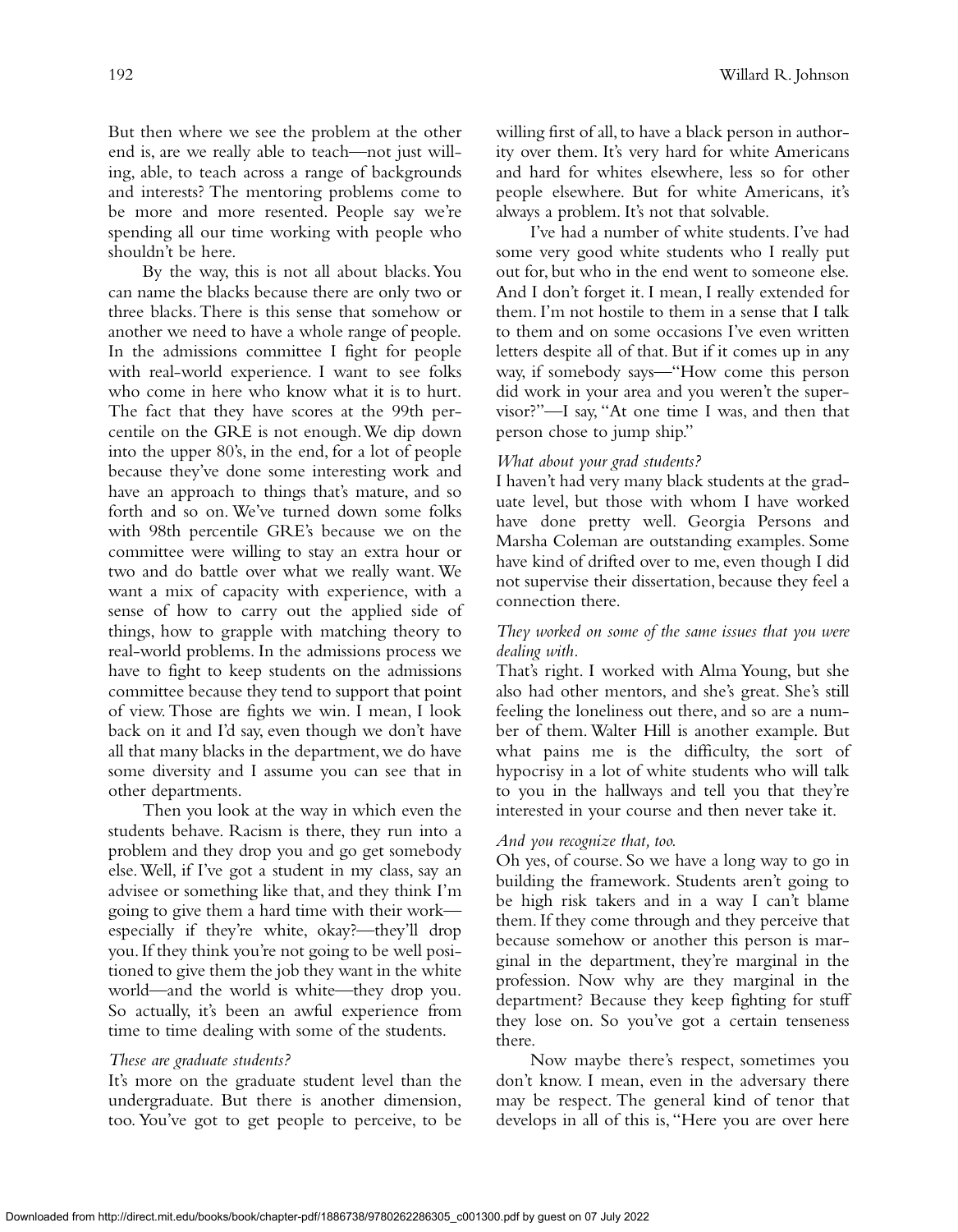in this corner always fighting, usually fighting," and it must affect students' sense of who you're working with. One answer to that would be not to have any blacks around and then they wouldn't have that problem—or, get a bunch more and then all the fighting won't fall on one and in a certain sense people would take it more as normal, as a more normal part of their existence. Under those circumstances, you'd better have a sense of why you're in this. If you're in it in order simply to be the academic gamesman, you're probably going to lose or you're doing a "Tom" to your heart.

*I think that is really a very important comment for young folks to hear from somebody who spent thirty-five years in a major institution like MIT.* I don't think you can say I Tommed.

*Oh, absolutely not.That's why I think you need to say that. It has a lot to do with the way you came in terms of your activism, I think. Somehow or another I keep connecting what you're saying with a chosen way or path that you've taken.*

Yes, I don't resist the notion of choice if I reflect back on it and say,"Are you rational? Are you aware of the costs and benefits of doing this?" But it's not chosen from the point of view that I have had any choice about it.That is to say,I would not be a professor at this or any other institution if I could not really work on the problems that matter.

To MIT's credit, I've been here thirty years, I did get tenure, I have had resources put in my hands time and time again. I've won some battles. I get wearied by having to keep fighting them, but this has not been a place that's beat me down, even with all of that. But, denying a tenure offer to Richard Joseph is inexcusable and not really subject to rational explanation.The *best* face I can put on that is racial discrimination. Here is a Rhodes Scholar with two major books, a third quite notable one, and many, many stellar chapters and articles. He has the experience of developing and running a significant project of the Ford Foundation regarding human rights in West Africa, and he has conducted a very significant program at the Carter Center in Atlanta. He played a major role in designing and monitoring the first really open and democratic election in recent times in Africa, that led to the first instance of the replacement by election of an African head of state. And this was not enough to warrant tenure?

That is the major reason I took early retirement.I hope younger people will see the need and have the courage and energy to continue this fight. This need will continue for some time. I hope they will not be destroyed in the process, or deflected from combining scholarship with activism.We, and the country, still need that combination.

By and large, I can say I've got a bunch of friends around. They're not close friends, but I don't walk along with a cloud over my head and people don't jump to the other side of the street or something, take a different alley, down the hallway or whatever. So I don't put it so much as choice. I used to say it is an orientation to the work that fundamentally is outward-looking. That doesn't mean I go out, that I'm not here, that I don't hang around here. I'm here a lot, or at home, but I'm not here in terms of this being the center of my gravity, so to speak. My commitment is not primarily to build MIT. In building what I do build, I have helped build MIT. I think we've talked about this to others.

One of the nice things about MIT as a group of engineers, at least, and maybe even scientists, is their appreciation of trying to make these things fit *out there* to solve problems. There's tolerance for that, really.And at certain points in time, I was cavalier about it. I said, "Well, Bob Wood can go off and serve the government, I'm going to go serve the people. I'll take my two years and go to the community and that's equivalent."That was in no wise equivalent.

## *That was your thinking, though.*

Well, in a sense, but I think it is the same elsewhere. If you look around the country at most black academics who really have anything, it's just nice to see somebody like Skip Gates or Cornel West do it with such verve and style and resources. I must say that we have got to give Skip credit because he has put together some stuff and it does serve. I don't think Skip would have made it on the basis of his contribution to the theoretical formulations alone. He is stylish in terms of how he discusses things, but if he weren't such a factor in the world then he wouldn't be at Harvard. He wouldn't have been because of his standard in the theoretical world. And the same for Cornel. Did they choose to go out and change the world and then tell Harvard,"Okay?" I don't think so, I think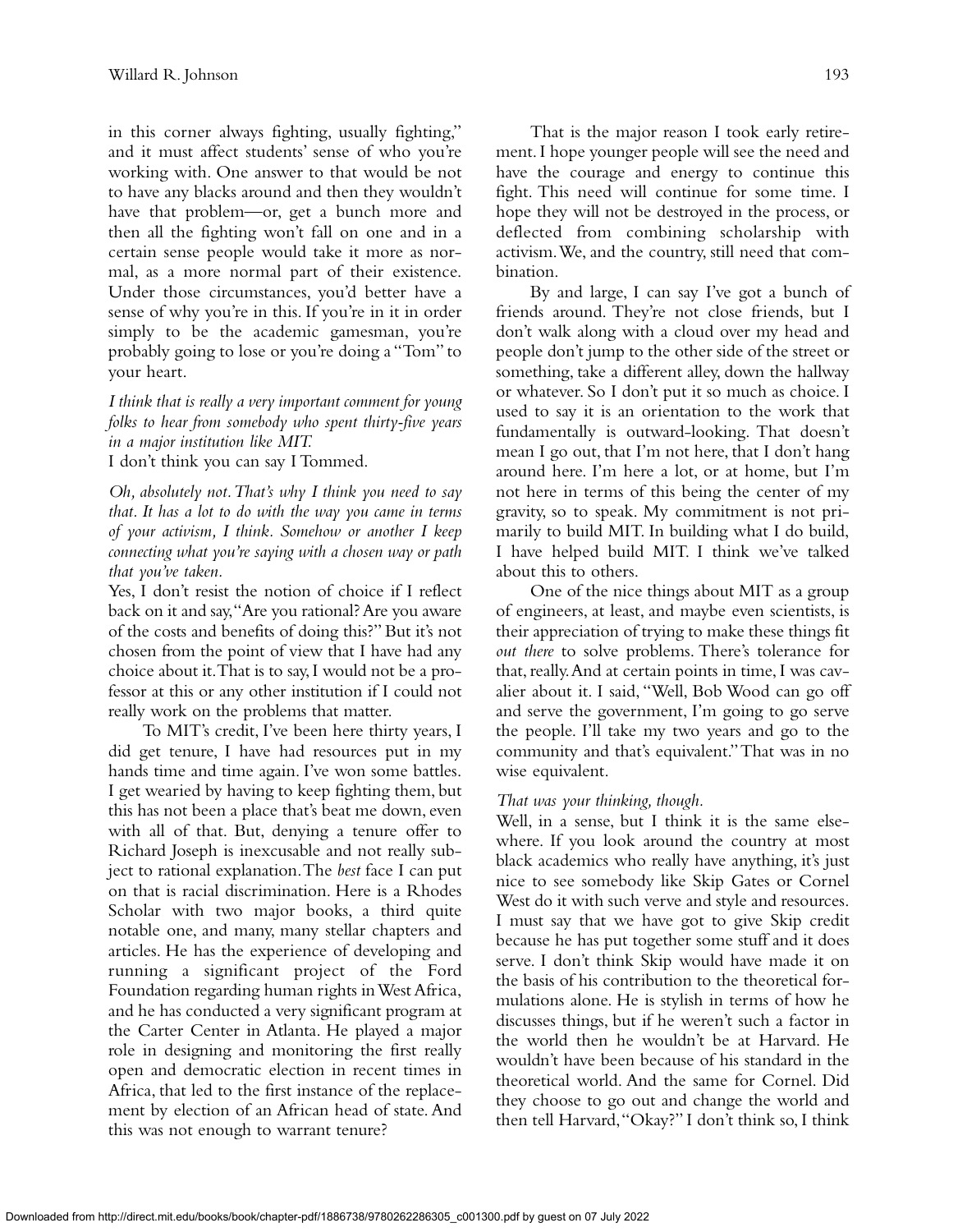it's in their nature that they're concerned about working on these problems and bringing the two together. They've insisted that wherever they go they be allowed to do that, they're given the resources to do that, and they've just been able to be prolific and stylish enough in doing it so people in the end say they'd rather have them around and give them the credit on both sides of the fence than not.

But it must take a toll. Certainly it's taken a toll with me. It robs the psyche a lot of times because you would like to just be able to get the resources and go apply them to these problems. Just to try, somehow or another, to be what they might expect you to be would mean pursuing a constantly moving goalpost. It would not be very much concerned with really solving problems out here.And it's not like that at MIT.The great institutions come to grips with that. I don't imagine there is a single black scholar—well, very few who is really visible and who does not feel these tensions.

#### *Describe the tensions again.*

Of feeling that your commitment to making a difference will be undervalued.You want your use of the theoretical frameworks, the generation of the theoretical material, to be judged by you for its practicality, not from its disciplinary impact and its acceptance and the number of citations and its ability somehow or another to connect with the scholarly world.

Somebody who has connected well with this sort of established American social science community would be Thomas Sowell.Thomas Sowell has made a real contribution in the area of "ethnic adaptation" and "migrant success." Maybe he's even contributed to the theory, but so often it seems that he is almost gratuitously giving ammunition to the enemy—the Tom factor, you know. He has made much more sound contributions to actual discourse around the issues than, say, a Clarence Thomas, but they're something of the same kind of caliber.They're being used. At various times people around here, prominent people in the Boston area, have served the purposes of their institutions in unbecoming ways, even though you could say—and I'm thinking not of this institution,but other institutions in the Boston area—it's a shame because we really had real achievers. But it just seemed that somehow or

another the political agenda of white America and even conservative white America took over.

I don't want to be more explicit than that, but I think the tension is always between an academic establishment that is fundamentally, if not hostile to, at least distant from, poor people, people of color. It is an establishment. The academies, the journals, the foundations, the fellowships, the sources of fellowship money, the sources of research funding, and the major prestigious university institutions and research centers and so forth are in that establishment. Fundamentally, we are not.We only have a foot in the door here and there. So if somebody comes along and really wants to be a mover and shaker in that world, they often have a high price to pay.

I think some people have been able to succeed without doing that. I look at Ruth Simmons. She is the president now of Smith College. I don't perceive that she has bent to be prominent and influential and respected. At least she must have been respected, but in the end I don't know that it's academia that made her president. I think there's a corporate as well as a certain academic element to it.

### *I heard it was something like a Bob Wood.*

Is that right? Who really engineered that? But the point is that one of the nice things is that here's a person of integrity who has really been there major white institution of the white establishment. In a way you can say that a Johnetta Cole does not represent the same phenomenon. She is a real mover and a real shaker, but she wound up at black institutions in order to do that. I don't think they would have made a Johnetta Cole the president of any major institution. I don't know how much respect Bob Keith gets or not. I don't know that John Turner is going to be able to emerge in a comparable position in a smallish but well-established white college. I thought he left Knoxville College years ago.

## *I think a few years ago.*

Well, the corporate world is a way to come back, too, in a certain sense. I don't know that Chris Wharton, the head of TIAA/CREF, had been much of an academic. I mean, certain people have been able to do things. None of them are known as theoreticians. All of them have some kind of combination of being able to organize and deal with the corporate world. So it's tough. I don't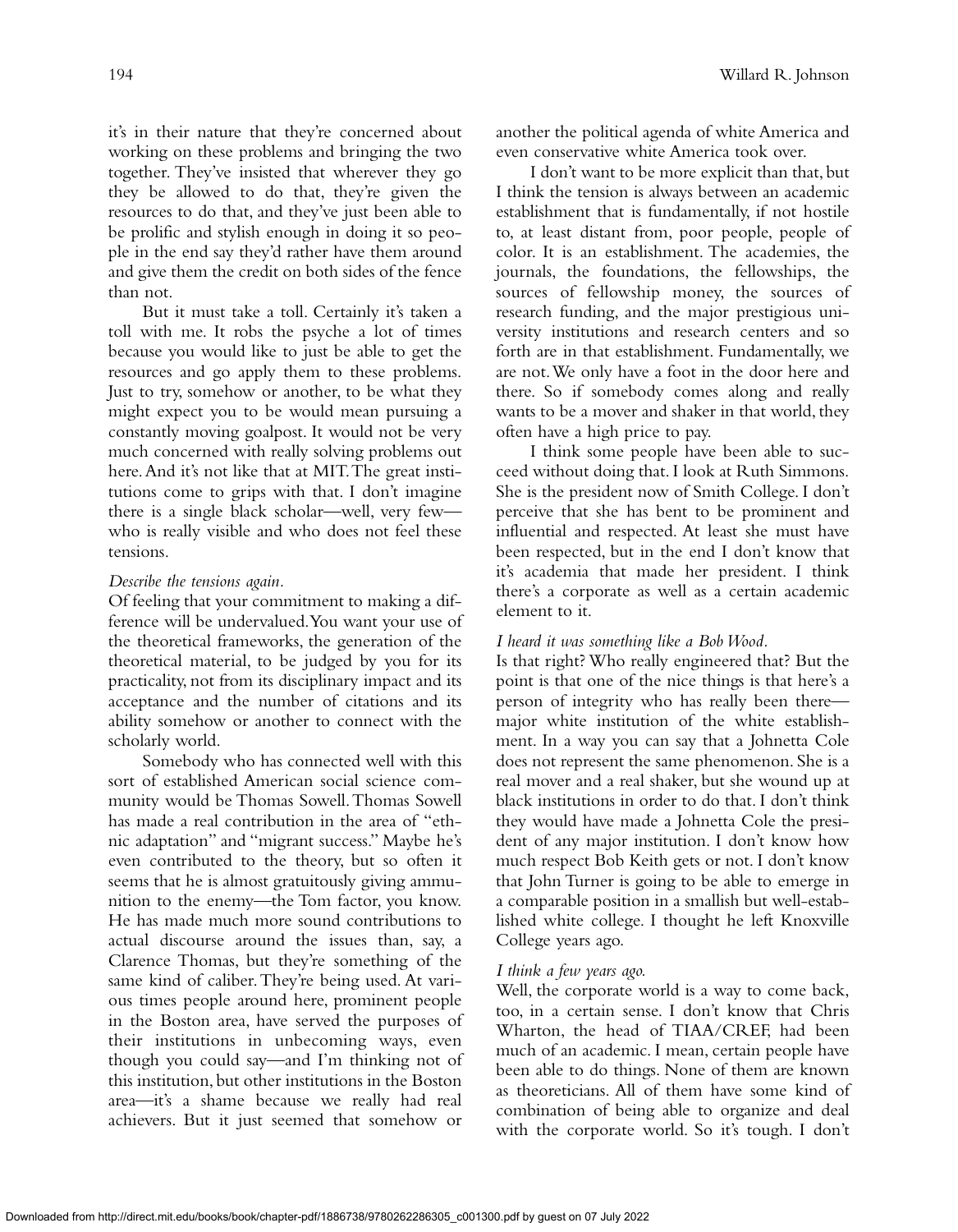know what advice to give to young people who are looking to an academic career.

## *Did you know Ron Brown very well?*  No*.*

### *Did you know his background at all?*

Well, just by reading. I met him. I had a lot of respect for the role he was able to play. As a businessman, I don't know that I would hold him up as a real model, but I don't know.You just assume there was a lot of stuff going on, so many things going on, but he was still a fine person, it seems.

I was just dealing more with an academic side of things, somebody coming up really aware of their professional academic role.This is not for all students. I tell it at the graduate student level where the issue of career choice becomes sort of the corporate or governmental world out there versus academia.To make it in academia poses the special set of problems that I've been talking about.They may be comparable in the corporate world; I don't know that world. I don't even know what it's like on the staff side of academia, but I can imagine. But it does seem to me to be easier for staff than for academics.

# *You're talking about your long history here. It's very depressing, frankly, to hear you talk honestly about what you would say to, say, a young Clarence, or your daughter who wanted to come into academia.*

I would say that the fundamental motivation has to be to solve real problems that are important to you.Academic institutions, in many instances, will offer you a chance to do that. It offered me a chance to do that and I've done that—not without some psychic costs, and not without a whole lot of luck. But I wouldn't go into an academic career with the expectation of big-time. I mean, really bright people ought to aim for big-time stuff, unless the fundamental motivation is just to think about problems—you know, they're fascinating and somehow or another you like teaching: go to a teaching-oriented school to do that.That's a different thing, that's teaching.

But I meant research academia. Here I think you fundamentally have to be driven by the interest in the problems and then you just have to push and fight for the opportunity to address those problems.We have to, we who are established, create this space for people to do that, and it is a constant battle. It's an obligation.You've got to go be on these review committees, in the journals, you've got to go be on the award-giving committees for the foundations and the fellowships, because otherwise they're not going to be here. People who come along with the kind of interest we have are going somehow or another to be marginalized.The institution's going to say,"Oh, well, we're not so sure that the theoretical range for this one will really travel very well to other problems, is well-grounded, et cetera. Is this really feasible? When this is done, will the person have a basis for solving other, similar problems?"All this is just different ways of saying "parochial," "limited," "not us"—the rest of the world saying, "Okay, you solved the problems for this one, but that doesn't mean anything for anybody else."

So double duty, you've got to go be on these committees. Anybody here at MIT would probably say that. It's your civic responsibility, professional citizenship, and so on.You've got to do all that, but we've got to go the extra mile because when you go there, it's not just being willing to read a bunch of folders, it means that you have got to fight for somebody who's fighting for something. It means that it's going to take stuff out of you when you do it. You go there and it's not going to be an emotionally placid, level operation. You're going to find yourself fighting with your good liberal friends again in the SSRC, in the whatever.

## *So you're always by yourself, fighting.*

It's for you to decide whether that's just a personality trait. There are some people like that and they're just cantankerous, versus this being a real dimension of the situation.All I can say is, my perception of it is that whenever you look into those matters, even if things are going right, you're going to meet with at least one case where a person who ought to have a hearing is not getting it. And it will fall on you to make space for that hearing. That's going to make you come back tense, uptight, and angry.

## *It's good to have Vivian at home, isn't it?*

Well, she asked me the same thing. She has to fight, too. Oh my goodness, and we would look at each other and we'd say,"We've been at this thing for so long, we shouldn't have to be doing this." Then, of course, sometimes you find that it comes back in your face because you have to fight for